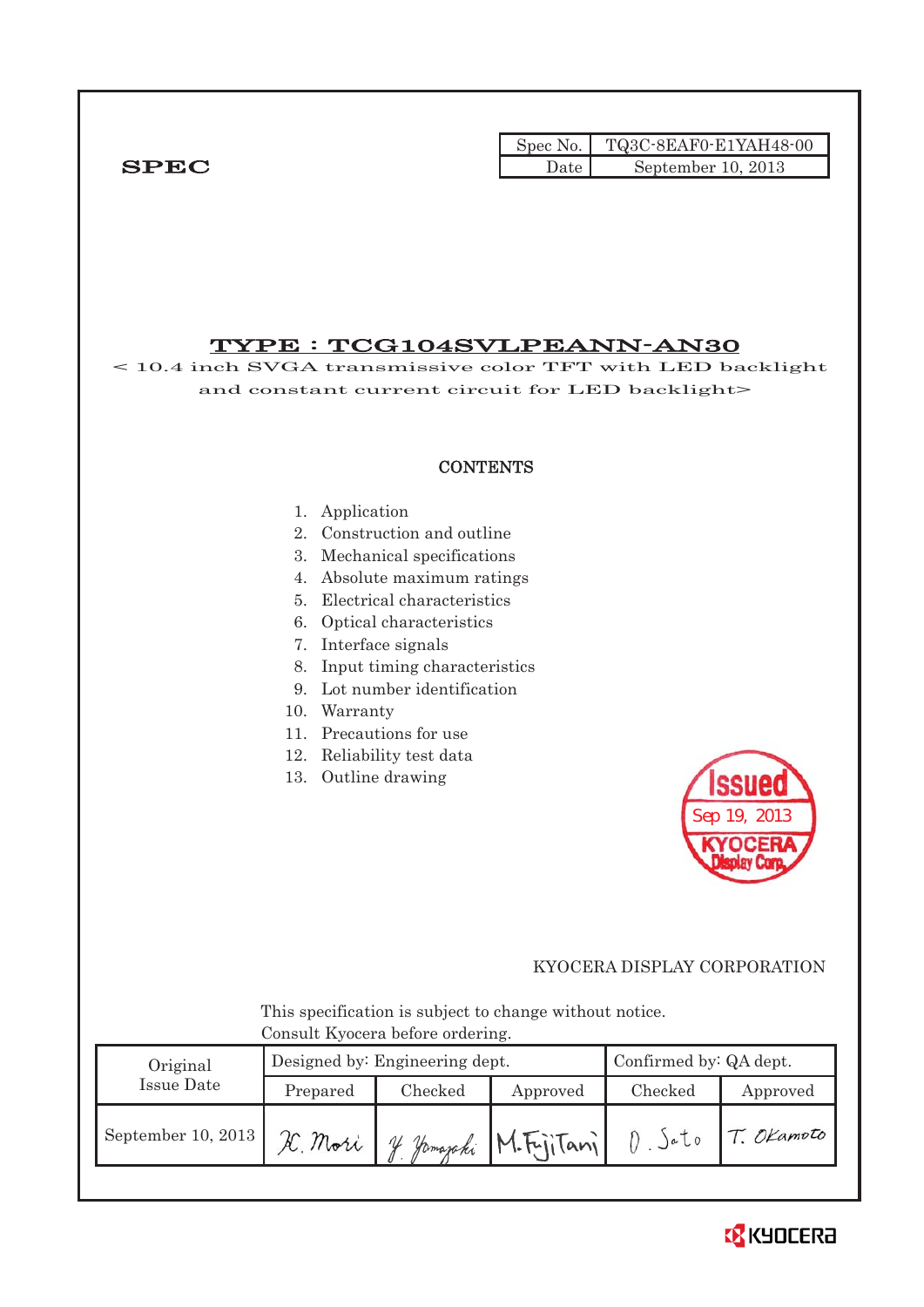# Warning

- 1. This Kyocera LCD module has been specifically designed for use only in electronic devices and industrial machines in the area of audio control, office automation, industrial control, home appliances, etc. The module should not be used in applications where the highest level of safety and reliability are required and module failure or malfunction of such module results in physical harm or loss of life, as well as enormous damage or loss. Such fields of applications include, without limitation, medical, aerospace, communications infrastructure, atomic energy control. Kyocera expressly disclaims any and all liability resulting in any way to the use of the module in such applications.
- 2. Customer agrees to indemnify, defend and hold Kyocera harmless from and against any and all actions, claims, damages, liabilities, awards, costs, and expenses, including legal expenses, resulting from or arising out of Customer's use, or sale for use, or Kyocera modules in applications.

# Caution

1. Kyocera shall have the right, which Customer hereby acknowledges, to immediately scrap or destroy tooling for Kyocera modules for which no Purchase Orders have been received from the Customer in a two-year period.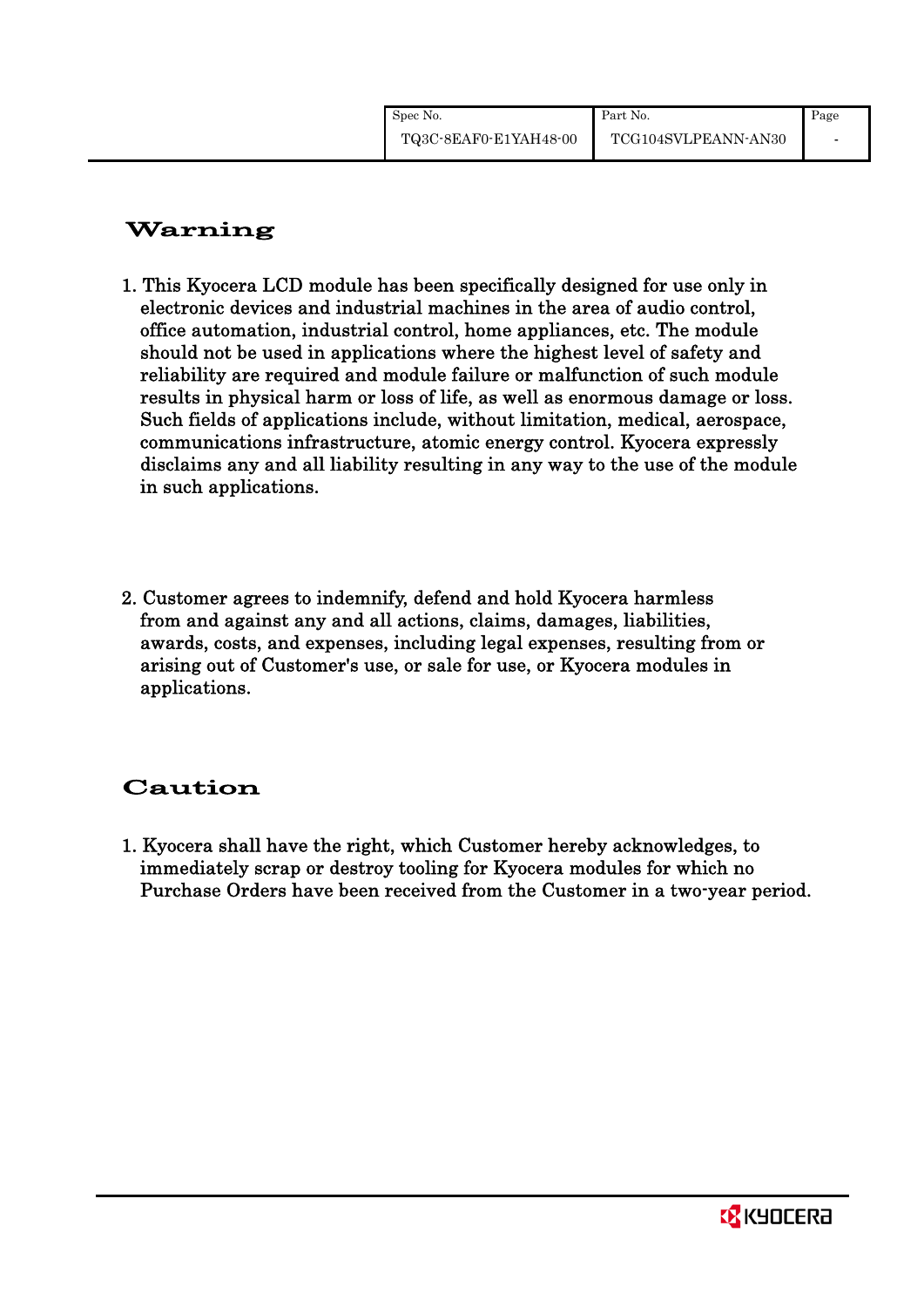| <b>B</b> KYOCERA |  |  |  |  |  |  |
|------------------|--|--|--|--|--|--|
|------------------|--|--|--|--|--|--|

|         |                      |            | ${\bf TQ3C\text{-}SEAF0\text{-}E1YAH48\text{-}00}$<br>$\operatorname{TCG104SVLPEANN\text{-}AN30}$ |                                 |                                      |                         |          |  |
|---------|----------------------|------------|---------------------------------------------------------------------------------------------------|---------------------------------|--------------------------------------|-------------------------|----------|--|
|         |                      |            |                                                                                                   | Revision record                 |                                      |                         |          |  |
|         | Date                 |            |                                                                                                   | Designed by : Engineering dept. |                                      | Confirmed by : QA dept. |          |  |
|         |                      | Prepared   |                                                                                                   | $\rm Checked$                   | ${\Large\bf Approved}$               | $\rm Checked$           | Approved |  |
|         |                      |            |                                                                                                   |                                 |                                      |                         |          |  |
|         |                      |            |                                                                                                   |                                 |                                      |                         |          |  |
| Rev.No. | $\rm{\textbf{Date}}$ | $\rm Page$ |                                                                                                   |                                 | $\label{eq:2} \textbf{Descriptions}$ |                         |          |  |
|         |                      |            |                                                                                                   |                                 |                                      |                         |          |  |
|         |                      |            |                                                                                                   |                                 |                                      |                         |          |  |
|         |                      |            |                                                                                                   |                                 |                                      |                         |          |  |
|         |                      |            |                                                                                                   |                                 |                                      |                         |          |  |
|         |                      |            |                                                                                                   |                                 |                                      |                         |          |  |
|         |                      |            |                                                                                                   |                                 |                                      |                         |          |  |
|         |                      |            |                                                                                                   |                                 |                                      |                         |          |  |
|         |                      |            |                                                                                                   |                                 |                                      |                         |          |  |
|         |                      |            |                                                                                                   |                                 |                                      |                         |          |  |
|         |                      |            |                                                                                                   |                                 |                                      |                         |          |  |
|         |                      |            |                                                                                                   |                                 |                                      |                         |          |  |
|         |                      |            |                                                                                                   |                                 |                                      |                         |          |  |
|         |                      |            |                                                                                                   |                                 |                                      |                         |          |  |
|         |                      |            |                                                                                                   |                                 |                                      |                         |          |  |
|         |                      |            |                                                                                                   |                                 |                                      |                         |          |  |
|         |                      |            |                                                                                                   |                                 |                                      |                         |          |  |
|         |                      |            |                                                                                                   |                                 |                                      |                         |          |  |
|         |                      |            |                                                                                                   |                                 |                                      |                         |          |  |
|         |                      |            |                                                                                                   |                                 |                                      |                         |          |  |
|         |                      |            |                                                                                                   |                                 |                                      |                         |          |  |
|         |                      |            |                                                                                                   |                                 |                                      |                         |          |  |
|         |                      |            |                                                                                                   |                                 |                                      |                         |          |  |
|         |                      |            |                                                                                                   |                                 |                                      |                         |          |  |
|         |                      |            |                                                                                                   |                                 |                                      |                         |          |  |
|         |                      |            |                                                                                                   |                                 |                                      |                         |          |  |
|         |                      |            |                                                                                                   |                                 |                                      |                         |          |  |
|         |                      |            |                                                                                                   |                                 |                                      |                         |          |  |
|         |                      |            |                                                                                                   |                                 |                                      |                         |          |  |
|         |                      |            |                                                                                                   |                                 |                                      |                         |          |  |
|         |                      |            |                                                                                                   |                                 |                                      |                         |          |  |
|         |                      |            |                                                                                                   |                                 |                                      |                         |          |  |
|         |                      |            |                                                                                                   |                                 |                                      |                         |          |  |
|         |                      |            |                                                                                                   |                                 |                                      |                         |          |  |

Page -

| Spec No. |                       |
|----------|-----------------------|
|          | TQ3C-8EAF0-E1YAH48-00 |

Part No.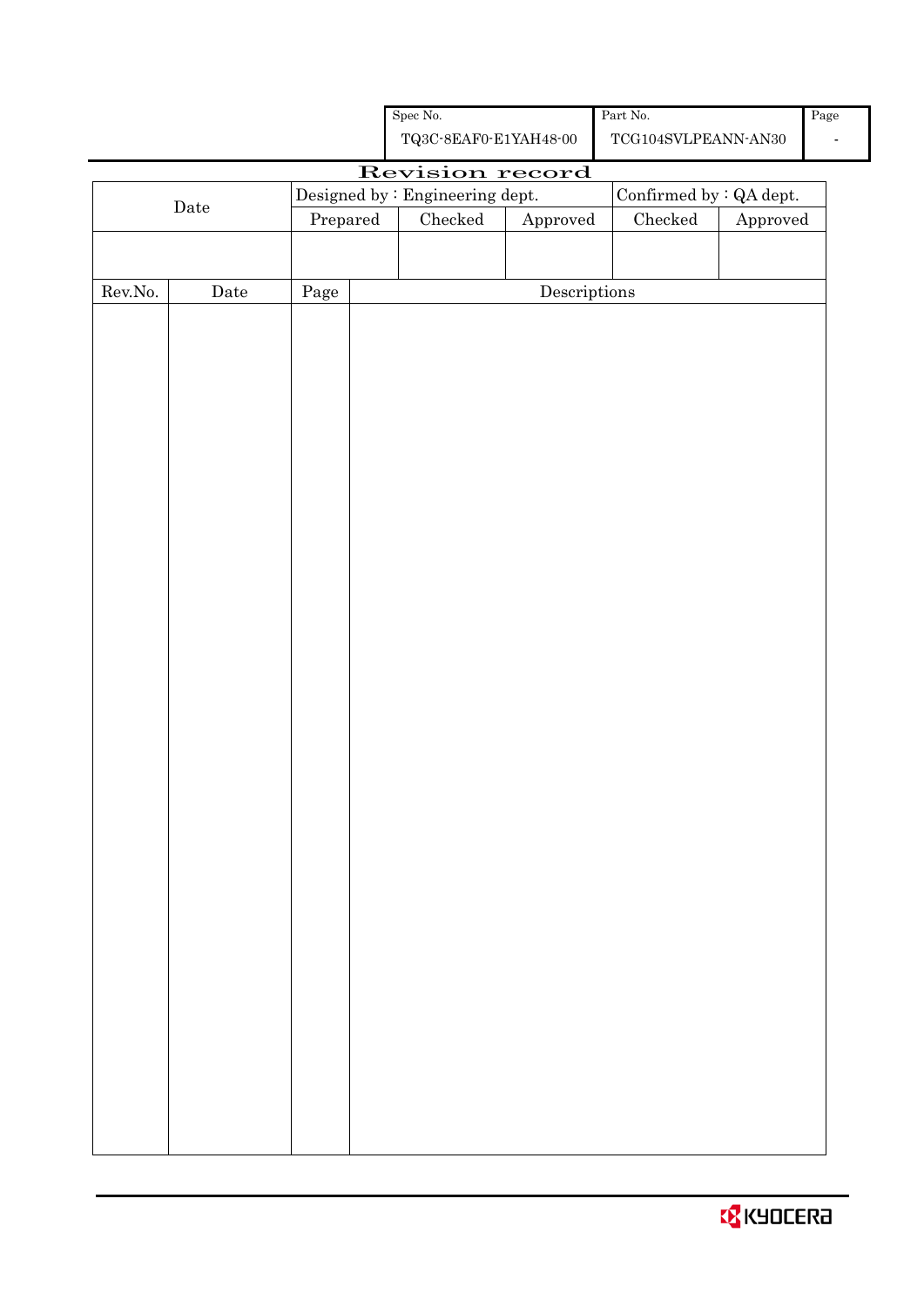## 1. Application

This document defines the specification of TCG104SVLPEANN-AN30. (RoHS Compliant)

## 2. Construction and outline

| LCD.               | : Transmissive color dot matrix type TFT                       |
|--------------------|----------------------------------------------------------------|
| Backlight system   | : LED                                                          |
| Polarizer          | : Anti-Glare treatment                                         |
| Interface          | : LVDS                                                         |
| Additional circuit | : Timing controller, Power supply $(3.3V)$ input)              |
|                    | : (with constant current circuit for LED Backlight(12V input)) |

## 3. Mechanical specifications

| <b>Item</b>                        | Specification                                             | Unit |
|------------------------------------|-----------------------------------------------------------|------|
| Outline dimensions<br><sup>1</sup> | $240.7(W)\times(180.2)(H)\times9(D)$                      | mm   |
| Active area                        | $211.2(W)\times 158.4(H)$<br>(26.4cm/10.4 inch(Diagonal)) | mm   |
| Dot format                         | $800 \times (R, G, B)(W) \times 600(H)$                   | dot  |
| Dot pitch                          | $0.088(W)\times0.264(H)$                                  | mm   |
| 2)<br>Base color                   | Normally White                                            |      |
| Mass                               | 475                                                       | g    |

1) Projection not included. Please refer to outline for details.

2) Due to the characteristics of the LCD material, the color varies with environmental temperature.

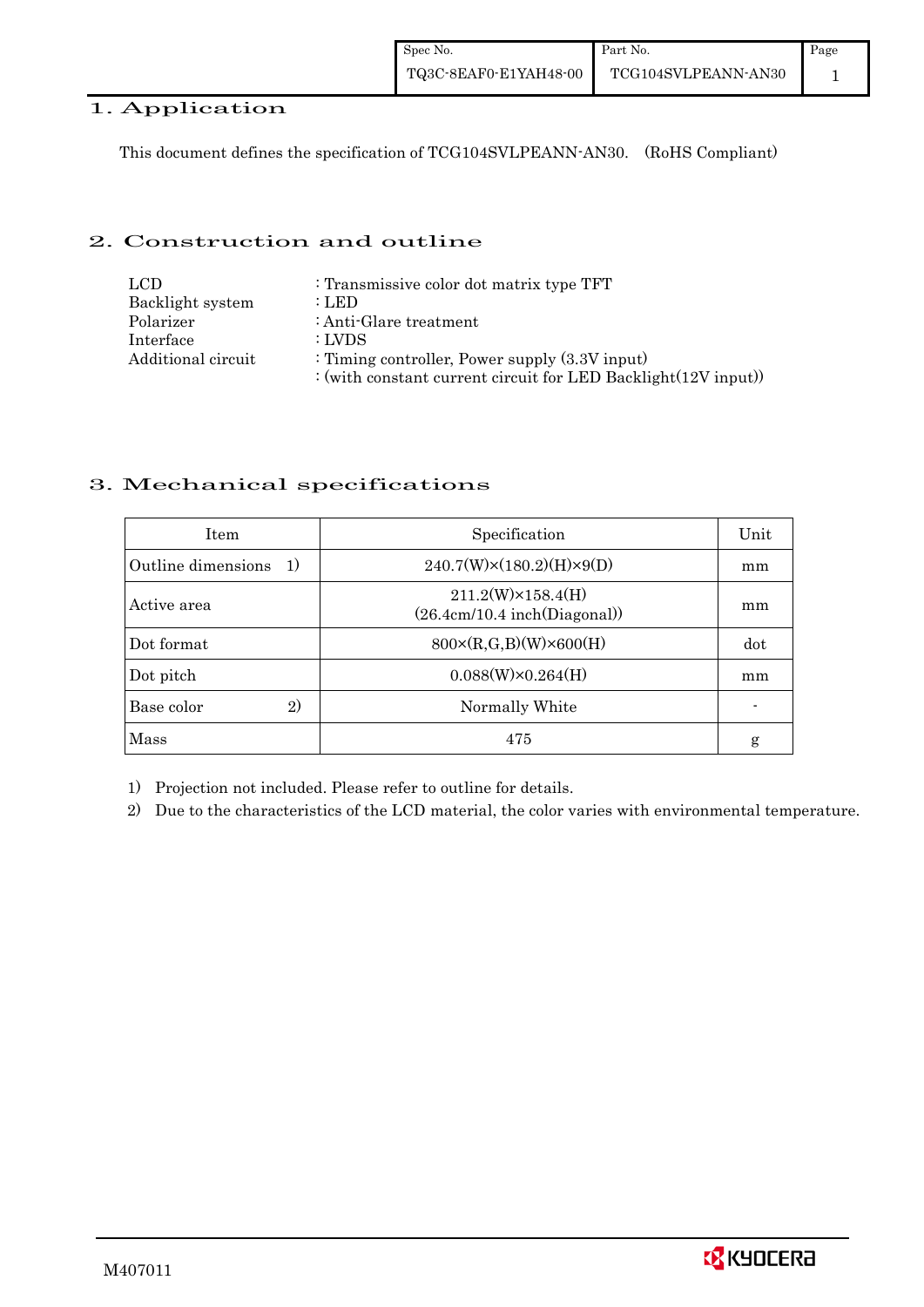### 4. Absolute maximum ratings

|                          | Item                 | Symbol                  | Min.   | Max.         | Unit |
|--------------------------|----------------------|-------------------------|--------|--------------|------|
| Supply voltage $(+3.3V)$ |                      | $\operatorname{V_{DD}}$ | $-0.3$ | 4.0          |      |
| Supply voltage $(+12V)$  |                      | $\rm V_{IN}$            | $-0.3$ | 14.0         |      |
|                          | RxINi+, RxINi-<br>1) | $\rm V_{I1}$            | $-0.3$ | 2.8          |      |
| Input signal<br>voltage  | CK IN+, CK IN-       | $\rm V_{I2}$            | $-0.3$ | 2.8          |      |
|                          | <b>SELLVDS</b>       | $\rm V_{I3}$            | $-0.3$ | $V_{DD}+0.5$ |      |
|                          | BLBRT, BLEN          | $\rm V_{I4}$            | $-0.3$ | $\rm V_{IN}$ |      |

4-1. Electrical absolute maximum ratings

1)  $i=0,1,2,3$ 

2) V<sub>DD</sub> must be supplied correctly within the range described in 5-1.

4-2. Environmental absolute maximum ratings

| Item                  |    | Symbol                  | Min.  | Max. | Unit      |
|-----------------------|----|-------------------------|-------|------|-----------|
| Operating temperature | 1) | Top                     | $-20$ | 70   | $\circ$ C |
| Storage temperature   | 2) | T <sub>STO</sub>        | $-30$ | 80   | $\circ$ C |
| Operating humidity    | 3) | $H_{OP}$                | 10    | 4)   | %RH       |
| Storage humidity      | 3) | <b>H</b> <sub>STO</sub> | 10    | 4)   | %RH       |
| Vibration             |    |                         | 5)    | 5)   |           |
| Shock                 |    |                         | 6)    | 6)   |           |

- 1) Operating temperature means a temperature which operation shall be guaranteed. Since display performance is evaluated at 25°C, another temperature range should be confirmed.
- 2) Temp. =  $-30^{\circ}$ C 48h, Temp. =  $80^{\circ}$ C 168h Store LCD at normal temperature/humidity. Keep them free from vibration and shock. An LCD that is kept at a low or a high temperature for a long time can be defective due to other conditions, even if the low or high temperature satisfies the standard. (Please refer to "Precautions for Use" for details.)
- 3) Non-condensing
- 4) Temp. 40°C, 85%RH Max.
	- Temp. 40°C, Absolute humidity shall be less than 85%RH at 40°C.

5)

| Frequency       | 55 H <sub>z</sub><br>10 | Acceleration value            |
|-----------------|-------------------------|-------------------------------|
| Vibration width | $0.15$ mm               | $(0.3 \quad 9 \text{ m/s}^2)$ |
| Interval        | $10 - 55 - 10$ Hz       | minutes                       |

2 hours in each direction  $\overline{X}$ ,  $\overline{Y}$ ,  $\overline{Z}$  (6 hours total) EIAJ ED-2531

6) Acceleration: 490 m/s2, Pulse width: 11 ms 3 times in each direction:  $\pm X$ ,  $\pm Y$ ,  $\pm Z$ EIAJ ED-2531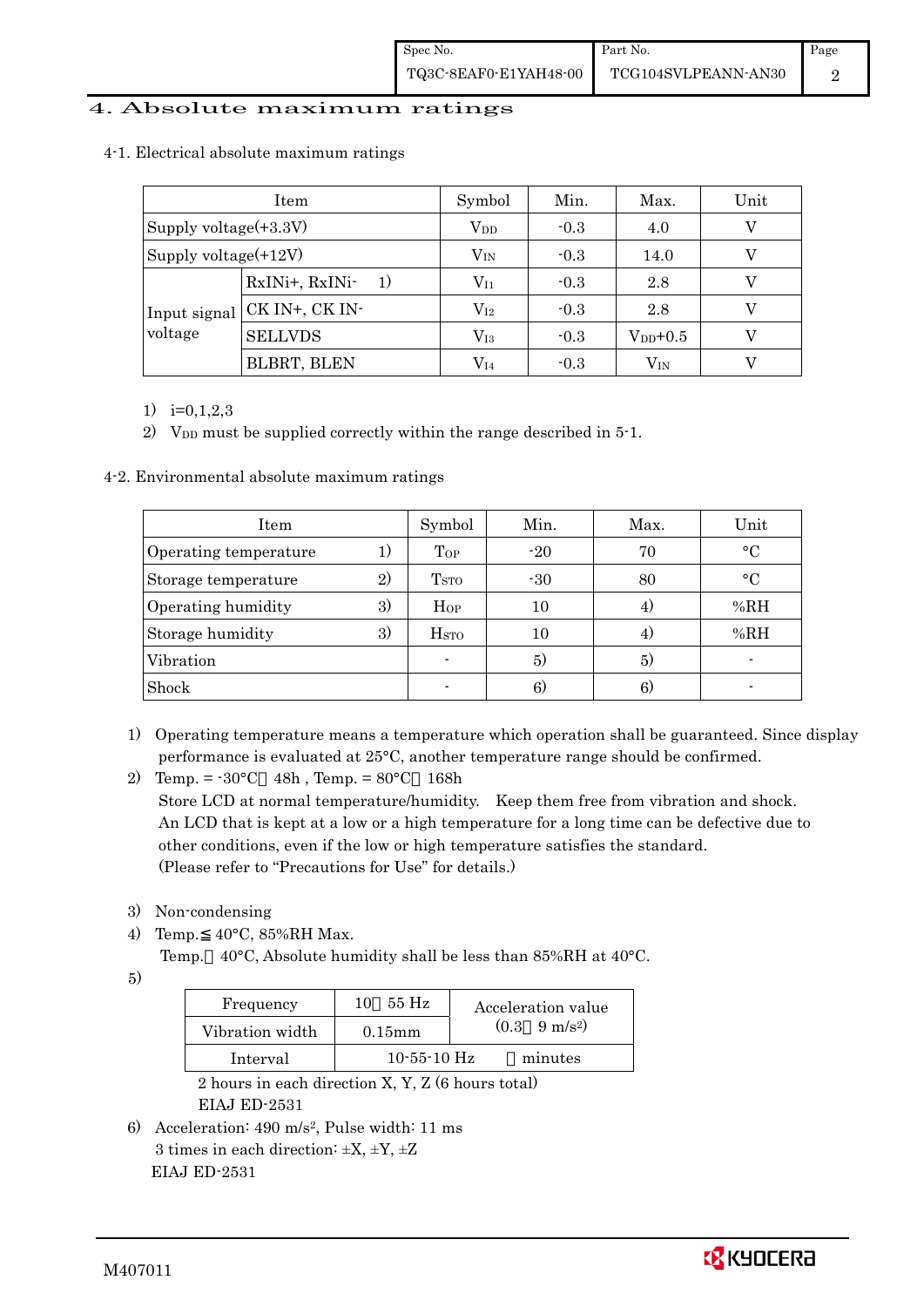## 5. Electrical characteristics

#### 5-1. LCD

|                                     |       |                 |                          |                          |                          | Temp. $= -20$            | $70^{\circ}$ C            |
|-------------------------------------|-------|-----------------|--------------------------|--------------------------|--------------------------|--------------------------|---------------------------|
| Item                                |       | Symbol          | Condition                | Min.                     | Typ.                     | Max.                     | Unit                      |
| Supply voltage                      | 1)    | $V_{DD}$        |                          | 3.0                      | $\!3.3\!$                | 3.6                      | $\mathbf{V}$              |
| Current consumption                 |       | I <sub>DD</sub> | 2)                       | $\blacksquare$           | 270                      | 330                      | mA                        |
| Permissive input ripple voltage     |       | $\rm V_{RP}$    | $V_{DD}=3.3V$            | $\overline{\phantom{a}}$ | $\blacksquare$           | 100                      | $mVp-p$                   |
|                                     |       | $V_{\rm IL}$    | "Low" level              | $\mathbf{0}$             | $\blacksquare$           | 0.8                      | $\ensuremath{\mathbf{V}}$ |
| Input signal voltage                | 3)    | V <sub>IH</sub> | "High" level             | $2.0\,$                  | $\overline{\phantom{a}}$ | <b>V</b> <sub>DD</sub>   | $\mathbf V$               |
|                                     |       | $I_{OL}$        | $V_{I3}=0V$              | $-10$                    | $\overline{\phantom{a}}$ | 10                       | $\mu A$                   |
| Input reek current                  | 3)    | $I_{OH}$        | $V_{I3} = 3.3V$          | $\overline{\phantom{0}}$ | $\blacksquare$           | 400                      | $\mu A$                   |
| LVDS Input voltage                  | 4)    | $\rm V_{L}$     |                          | $\mathbf{0}$             | $\overline{\phantom{a}}$ | 1.9                      | $\overline{V}$            |
| Differential input voltage          | 4)    | $V_{ID}$        | $\overline{\phantom{a}}$ | 250                      | 350                      | 450                      | mV                        |
| Differential input                  |       | $V_{TL}$        | "Low" level              | $V_{CM}$ -100            | $\overline{\phantom{a}}$ | $\blacksquare$           | mV                        |
| threshold voltage                   | 4) 5) | V <sub>TH</sub> | "High" level             | $\blacksquare$           | $\overline{\phantom{a}}$ | $V_{CM}$ +100            | mV                        |
| Terminator                          |       | $R_1$           |                          | $\blacksquare$           | 100                      |                          |                           |
|                                     |       | t1              | $\overline{\phantom{a}}$ | 0.1                      | $\overline{\phantom{a}}$ | 10                       | ms                        |
|                                     |       | t2              | $\overline{\phantom{a}}$ | $\mathbf{0}$             | $\overline{\phantom{a}}$ | $\overline{\phantom{a}}$ | ms                        |
|                                     |       | t3              | $\overline{a}$           | $\mathbf{0}$             | $\overline{a}$           | $\overline{a}$           | ms                        |
|                                     |       | t4              | $\overline{\phantom{a}}$ | 1.0                      | $\blacksquare$           | $\blacksquare$           | S                         |
| V <sub>DD</sub> -turn-on conditions | 1)    | t5              | $\overline{\phantom{0}}$ | 200                      | $-$                      | $\overline{\phantom{a}}$ | ms                        |
|                                     |       | t6              | $\frac{1}{2}$            | 200                      | $\overline{\phantom{a}}$ | $\overline{\phantom{a}}$ | ms                        |
|                                     |       | t7              | $\overline{\phantom{0}}$ | $\mathbf{0}$             | $\overline{\phantom{a}}$ | 10                       | $\mathbf{s}$              |
|                                     |       | t8              |                          | $\boldsymbol{0}$         |                          | $\overline{\phantom{a}}$ | ms                        |

#### 1) V<sub>DD</sub>-turn-on conditions



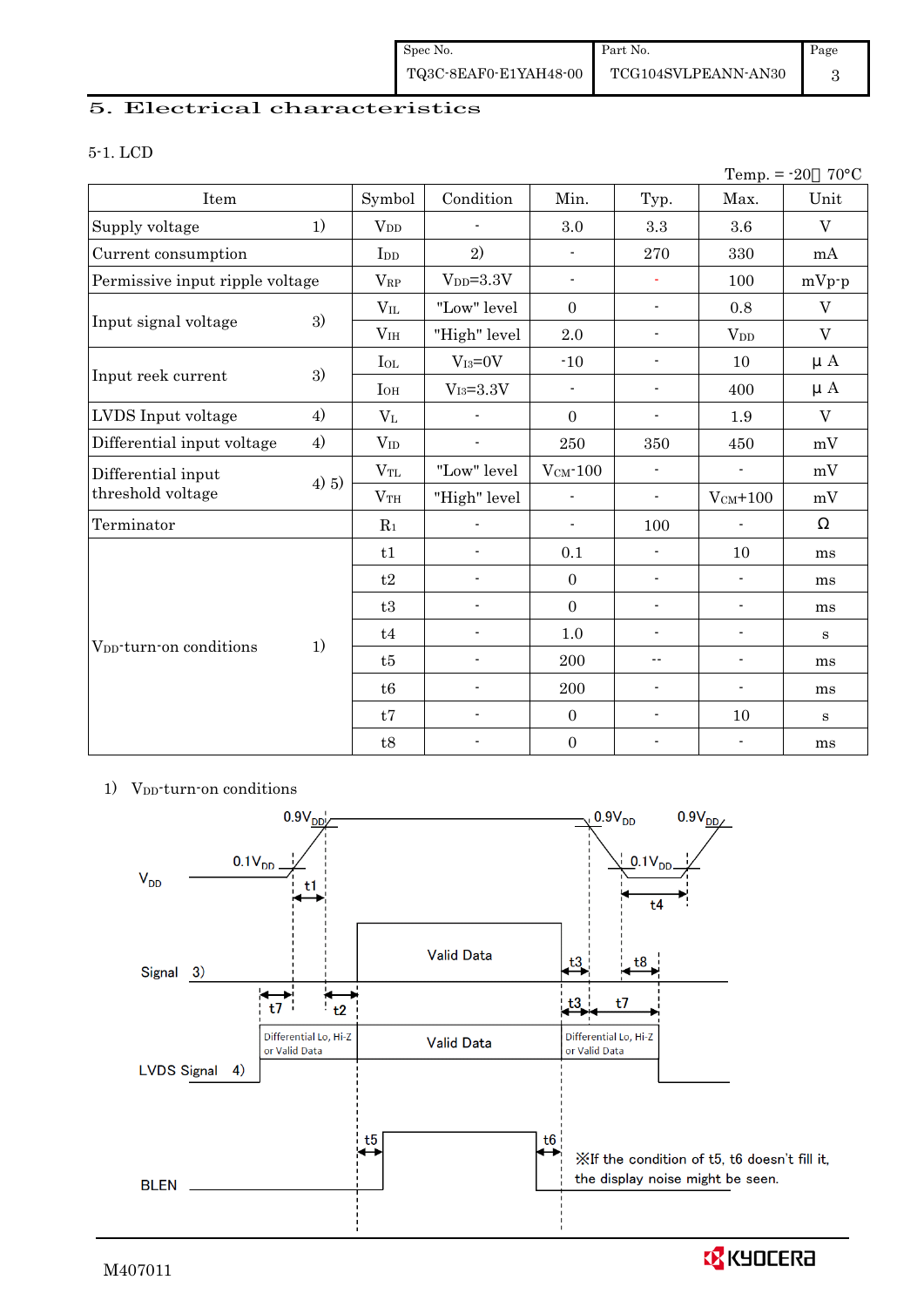2) Display pattern:

 $V_{DD} = 3.3V$ , Temp. =  $25^{\circ}$ C 1 2 3 2399 2400 (dot) 1 2 3 : : : 599 600 (dot)

- 3) Input signal : SELLVDS
- 4) Input signal : RxIN3+, RxIN3-, RxIN2+, RxIN2-, RxIN1+, RxIN1-, RxIN0+, RxIN0- CK IN+, CK IN-



5) V $_{CM}$ : LVDS Common mode voltage (V $_{CM}$ =1.25V)

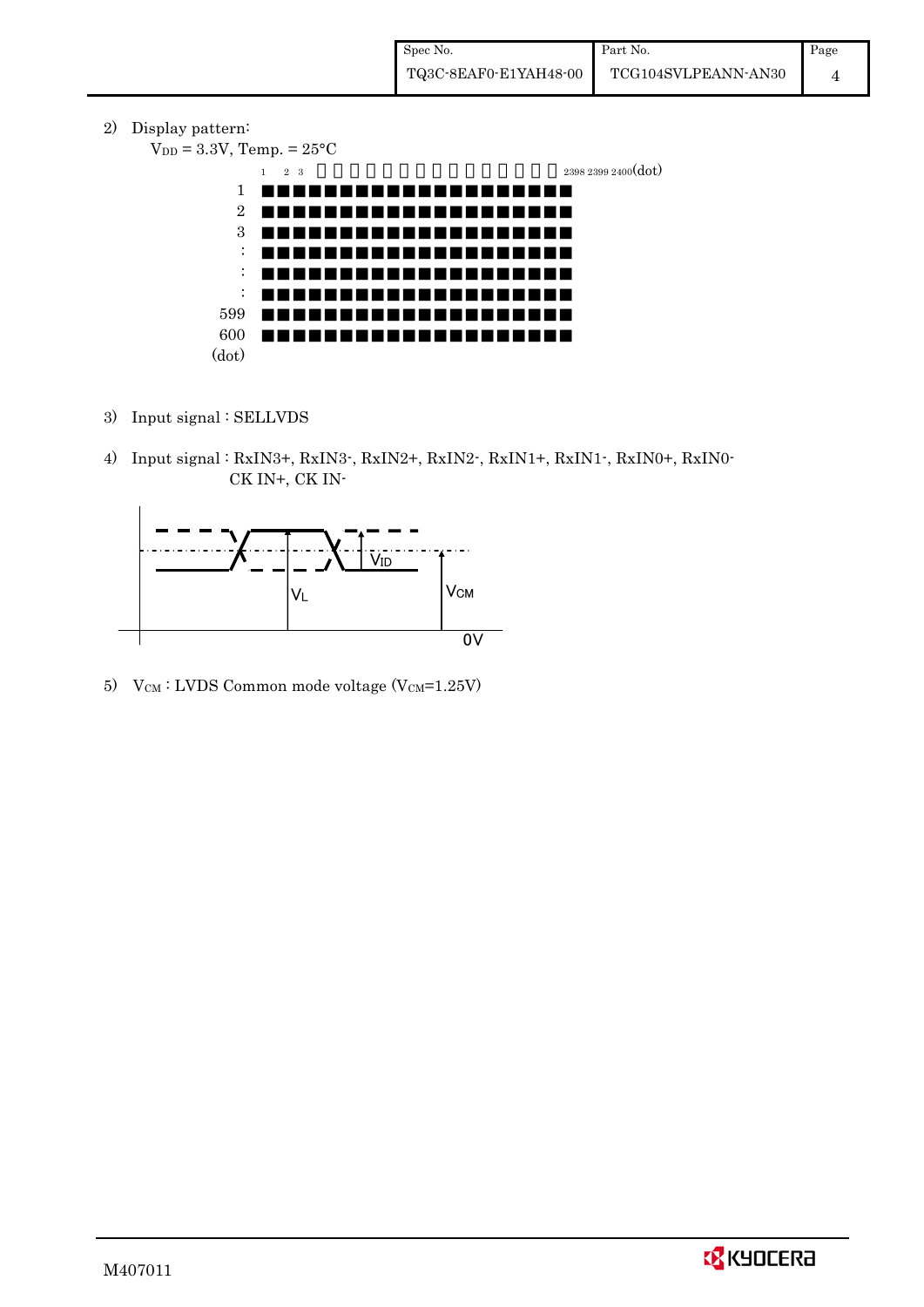#### 5-2. Constant current circuit for LED Backlight

|                                  |                       |                               |                          |        | Temp. $= -20$ | $70^{\circ}$ C          |
|----------------------------------|-----------------------|-------------------------------|--------------------------|--------|---------------|-------------------------|
| Item                             | Symbol                | Condition                     | Min.                     | Typ.   | Max.          | Unit                    |
| 1)<br>Supply voltage             | $V_{IN}$              |                               | 10.8                     | 12.0   | 13.2          | V                       |
| Current consumption              | $I_{IN}$              | 2)                            |                          | 380    | 580           | mA                      |
| Permissive input ripple voltage  | $V_{RP\_BL}$          | $V_{IN} = 12.0V$              | $\overline{\phantom{0}}$ |        | 100           | $mVp-p$                 |
|                                  | VIL_BLBRT             | "Low" level                   | $\theta$                 |        | 0.8           | V                       |
| BLBRT Input signal voltage       | VIH_BLBRT             | "High" level                  | 2.3                      |        | $V_{IN}$      | $\overline{\mathbf{V}}$ |
| BLBRT Input pull-down resistance | R <sub>IN_BLBRT</sub> |                               | 100                      | 300    | 500           | $\mathbf{k}$            |
|                                  | VIL_BLEN              | "Low" level                   | $\theta$                 |        | 0.8           | V                       |
| BLEN Input signal voltage        | VIH_BLEN              | "High" level                  | 2.3                      |        | $V_{IN}$      | $\overline{\mathbf{V}}$ |
| BLEN Input pull-down resistance  | $R_{IN\_BLEN}$        |                               | 100                      | 300    | 500           | $\mathbf{k}$            |
| 3)<br><b>PWM</b> Frequency       | f <sub>PWM</sub>      |                               | 200                      |        | 10k           | Hz                      |
|                                  |                       | $f_{\rm PWM} = 200 \text{Hz}$ | 1                        |        | 100           | $\frac{0}{0}$           |
| 3)<br>PWM Duty ratio             | $D_{\rm PWM}$         | $f_{\rm PWM} = 2kHz$          | 10                       |        | 100           | $\%$                    |
|                                  |                       | $f_{\text{PWM}}=10kHz$        | 50                       |        | 100           | $\%$                    |
| (4), 5)<br>Operating life time   | T                     | Temp.= $25^{\circ}$ C         |                          | 70,000 |               | h                       |

1) VIN-turn-on conditions



2)  $V_{IN} = 12V$ , Temp. = 25  $D_{PWM} = 100\%$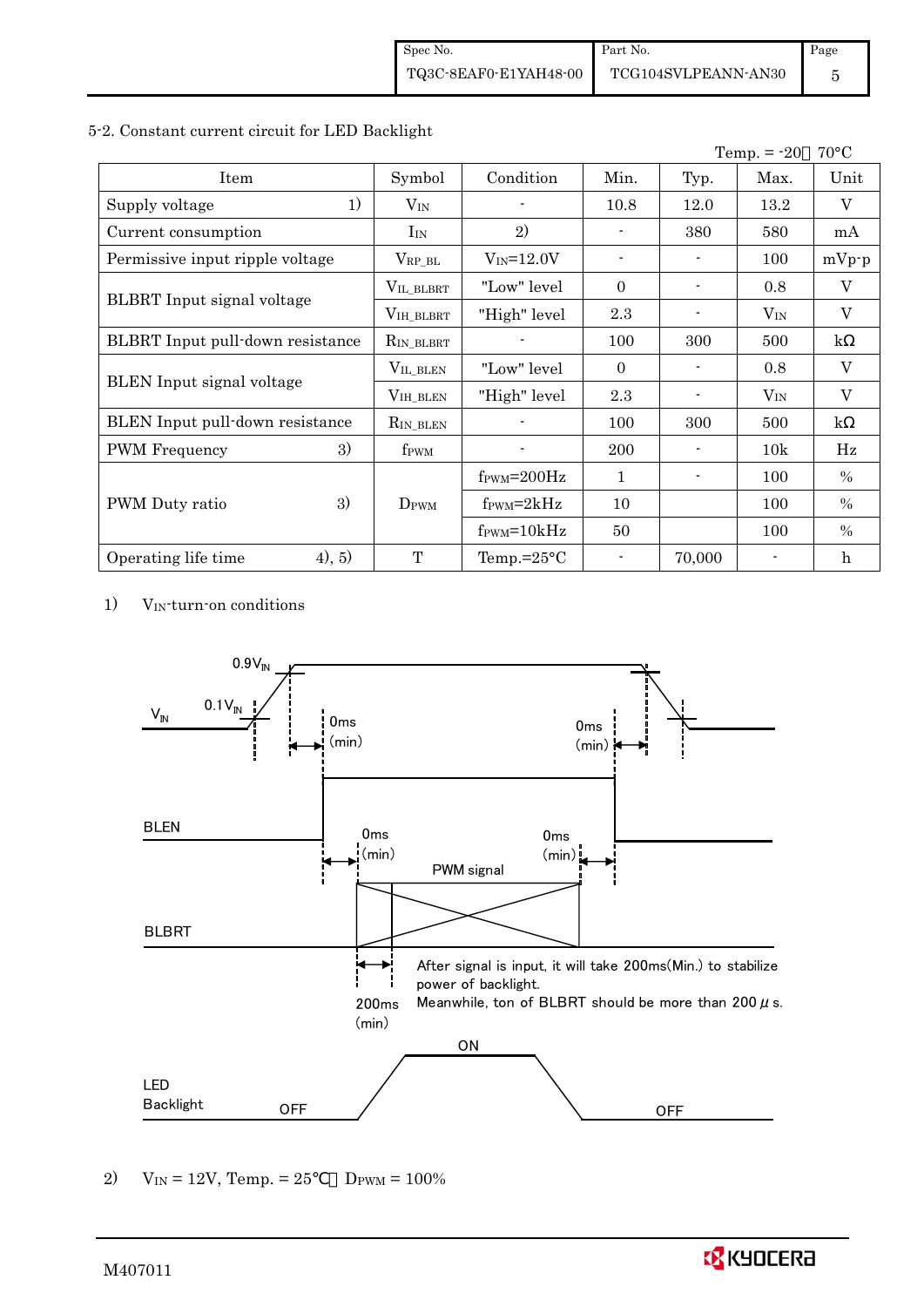3) PWM Timing Diagram



 $t_{ON}$   $t_{OFF}$  50 $\mu$  s. In case of lower frequency, the deterioration of the display quality, flicker etc., may occur.

- 4) When brightness decrease 50% of minimum brightness. The average life of a LED will decrease when the LCD is operating at higher temperatures.
- 5) Life time is estimated data.(Condition : IF=60mA, Ta=25 in chamber).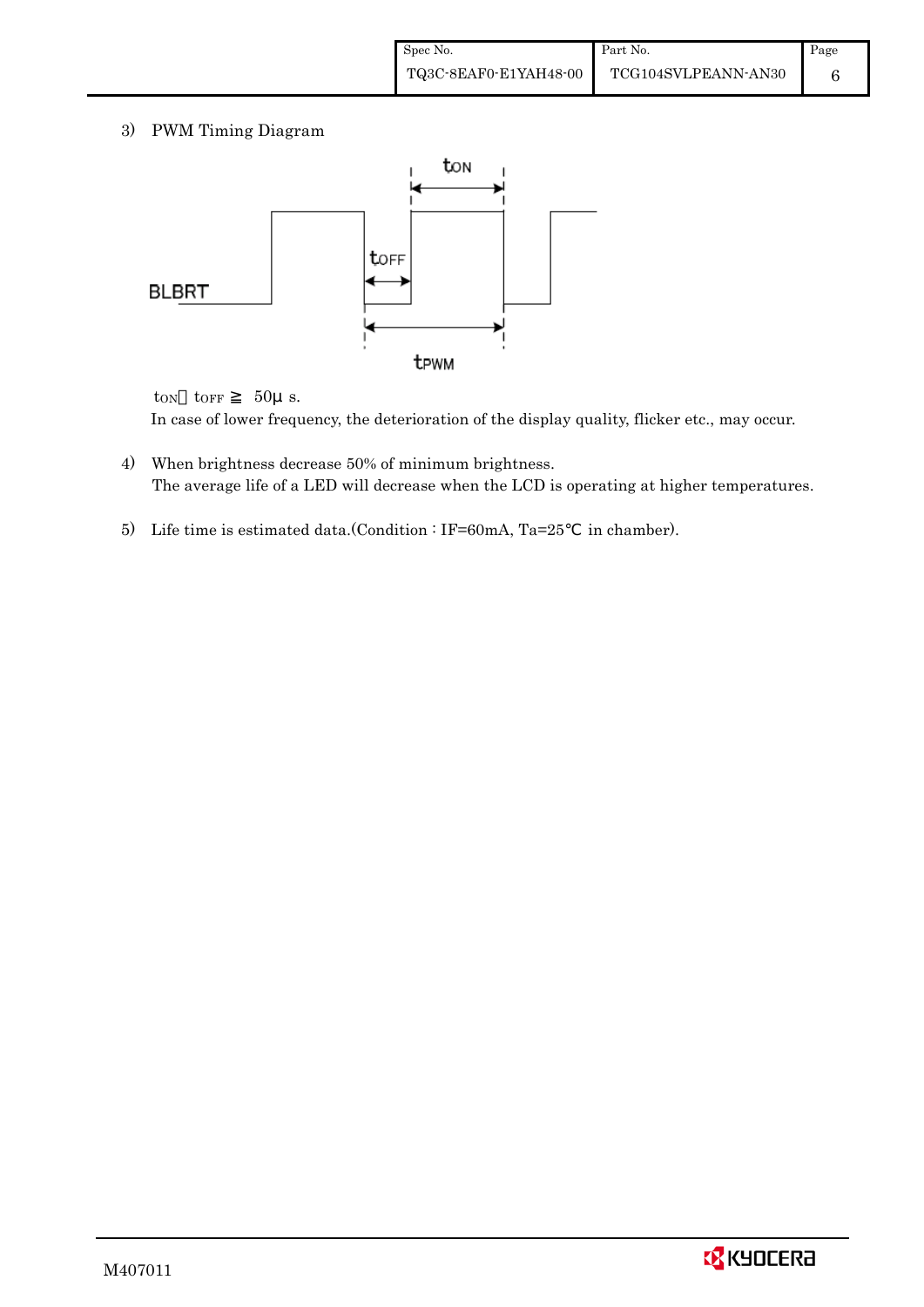Spec No. TQ3C-8EAF0-E1YAH48-00 Part No. TCG104SVLPEANN-AN30 Page 7

# 6. Optical characteristics

| Measuring spot = $6.0$ mm, Temp. = $25^{\circ}$ C |  |  |
|---------------------------------------------------|--|--|
|---------------------------------------------------|--|--|

| Item                                  |       | Symbol              | Condition           | Min.                     | Typ.  | Max.                     | Unit                     |
|---------------------------------------|-------|---------------------|---------------------|--------------------------|-------|--------------------------|--------------------------|
|                                       | Rise  | $\tau_r$            | $=0^{\circ}$<br>$=$ |                          | 8     |                          | ms                       |
| Response time                         | Down  | $\tau$ <sub>d</sub> | $=0^{\circ}$<br>$=$ |                          | 22    |                          | ms                       |
|                                       |       | <b>UPPER</b>        |                     | $\overline{\phantom{a}}$ | 80    | $\overline{\phantom{a}}$ |                          |
| Viewing angle range<br>View direction |       | <b>LOWER</b>        |                     |                          | 60    |                          | deg.                     |
| $: 6$ o'clock                         |       | <b>LEFT</b>         | CR<br>10            | $\blacksquare$           | 80    |                          |                          |
| (Gray inversion)                      |       | $\phi$ right        |                     | $\blacksquare$           | 80    |                          | deg.                     |
| Contrast ratio                        |       | CR                  | $=0^{\circ}$<br>$=$ | 630                      | 900   |                          |                          |
| <b>Brightness</b>                     |       | $\mathbf{L}$        | IF=60mA/Line        | 490                      | 700   |                          | cd/m <sup>2</sup>        |
|                                       | Red   | $\mathbf X$         | $=$ =0 $^{\circ}$   | 0.550                    | 0.600 | 0.650                    |                          |
|                                       |       | y                   |                     | 0.300                    | 0.350 | 0.400                    |                          |
|                                       |       | $\mathbf X$         | $=0^{\circ}$<br>$=$ | 0.275                    | 0.325 | 0.375                    |                          |
| Chromaticity                          | Green | y                   |                     | $\,0.535\,$              | 0.585 | 0.635                    |                          |
| coordinates                           |       | $\mathbf X$         | $=0^{\circ}$<br>$=$ | 0.105                    | 0.155 | 0.205                    | $\overline{\phantom{a}}$ |
|                                       | Blue  | У                   |                     | 0.080                    | 0.130 | 0.180                    |                          |
|                                       |       | $\mathbf X$         | $=0^{\circ}$        | 0.250                    | 0.300 | 0.350                    |                          |
|                                       | White | y                   | $=$                 | 0.285                    | 0.335 | 0.385                    |                          |

6-1. Definition of contrast ratio

CR(Contrast ratio) Brightness with all pixels "White"

Brightness with all pixels "Black"

### 6-2. Definition of response time



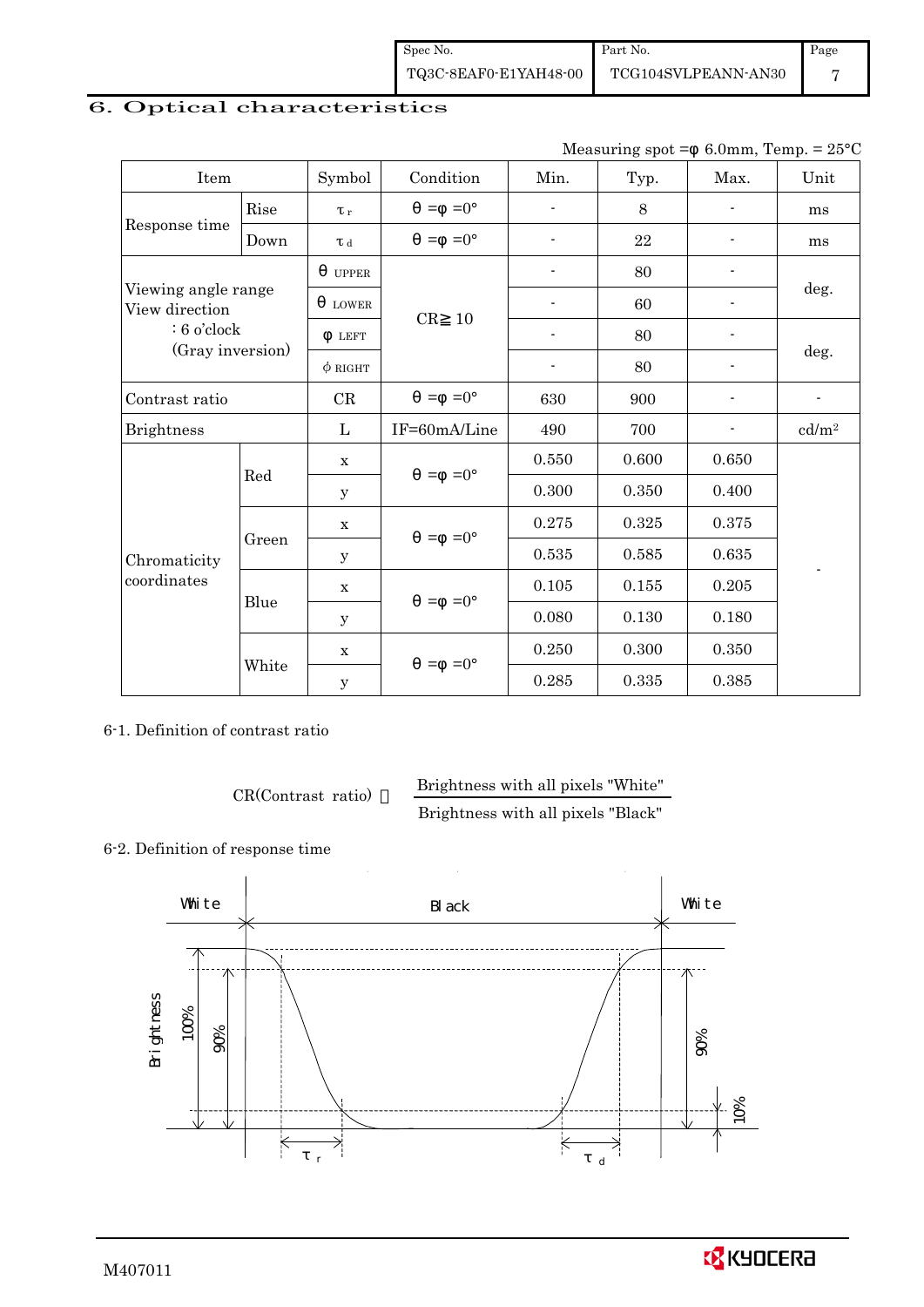| Spec No.              | Part No.            | Page |
|-----------------------|---------------------|------|
| TQ3C-8EAF0-E1YAH48-00 | TCG104SVLPEANN-AN30 |      |



6-4. Brightness measuring points



- 1) Rating is defined as the white brightness at center of display screen(3).
- 2) 5 minutes after LED is turned on. (Ambient Temp.=25 )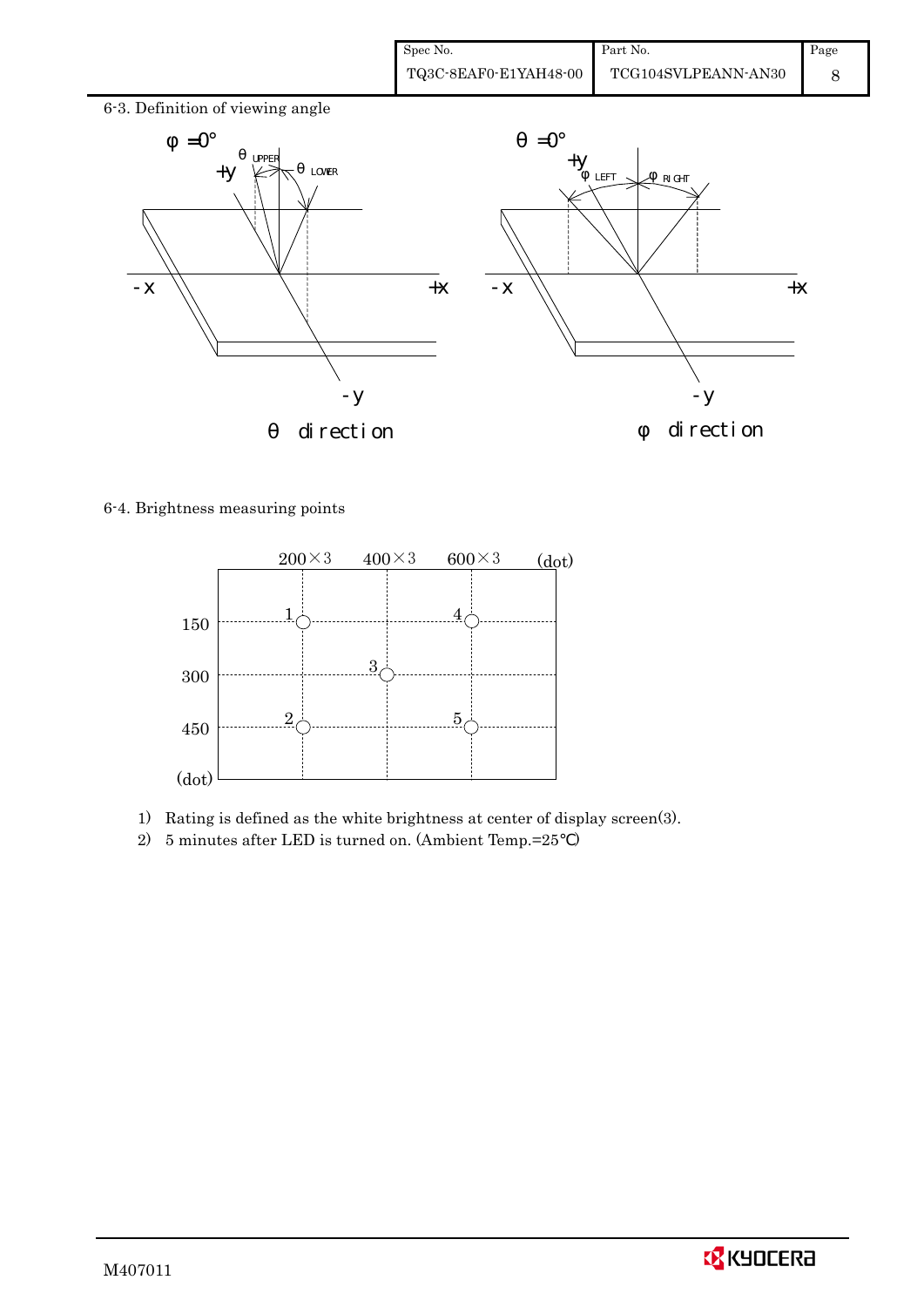## 7. Interface signals

### 7-1. Interface signals

| No.            | Symbol         | Description                           | Note         |
|----------------|----------------|---------------------------------------|--------------|
| $\mathbf{1}$   | <b>GND</b>     | <b>GND</b>                            |              |
| $\sqrt{2}$     | <b>SELLVDS</b> | Mode select signal(LVDS Data mapping) |              |
| 3              | <b>GND</b>     | <b>GND</b>                            |              |
| $\overline{4}$ | <b>GND</b>     | <b>GND</b>                            |              |
| $\overline{5}$ | RxIN3+         | LVDS receiver signal $CH3(+)$         | <b>LVDS</b>  |
| 6              | RxIN3-         | LVDS receiver signal $CH3()$          | <b>LVDS</b>  |
| $\overline{7}$ | <b>GND</b>     | <b>GND</b>                            |              |
| 8              | CK IN+         | LVDS receiver signal $CK(+)$          | <b>LVDS</b>  |
| 9              | CK IN-         | LVDS receiver signal $CK(\cdot)$      | <b>LVDS</b>  |
| 10             | <b>GND</b>     | <b>GND</b>                            |              |
| 11             | $RxIN2+$       | LVDS receiver signal $CH2(+)$         | <b>LVDS</b>  |
| 12             | RxIN2-         | LVDS receiver signal $CH2(\cdot)$     | ${\rm LVDS}$ |
| 13             | <b>GND</b>     | <b>GND</b>                            |              |
| 14             | $RxIN1+$       | LVDS receiver signal $CH1(+)$         | <b>LVDS</b>  |
| 15             | RxIN1-         | LVDS receiver signal $CH1(\cdot)$     | <b>LVDS</b>  |
| 16             | <b>GND</b>     | <b>GND</b>                            |              |
| 17             | RxIN0+         | LVDS receiver signal $CHO(+)$         | <b>LVDS</b>  |
| 18             | RxIN0-         | LVDS receiver signal $CHO(·)$         | <b>LVDS</b>  |
| 19             | <b>GND</b>     | <b>GND</b>                            |              |
| 20             | <b>GND</b>     | <b>GND</b>                            |              |
| 21             | $V_{DD}$       | +3.3V power supply                    |              |
| 22             | $V_{DD}$       | +3.3V power supply                    |              |
| 23             | <b>GND</b>     | <b>GND</b>                            |              |
| 24             | <b>BLBRT</b>   | PWM signal(Brightness adjustment)     |              |
| 25             | <b>BLEN</b>    | ON/OFF terminal voltage               |              |
| 26             | <b>GND</b>     | <b>GND</b>                            |              |
| 27             | $V_{IN}$       | $+12V$ power supply                   |              |
| 28             | $V_{IN}$       | $+12V$ power supply                   |              |
| 29             | <b>GND</b>     | <b>GND</b>                            |              |
| 30             | <b>GND</b>     | <b>GND</b>                            |              |

| FI-X30SSLA-HF   | (JAE) |
|-----------------|-------|
| FI-X30HL        | (JAE) |
| FI-X30HL-T      | (JAE) |
| FI-X30C2L-NPB   | (JAE) |
| FI-X30C2L-T-NPB | (JAE) |
|                 |       |

| LVDS receiver             | Embedded in ASIC                              |
|---------------------------|-----------------------------------------------|
| Matching LVDS transmitter | THC63LVDM83R(THine Electronics) or compatible |

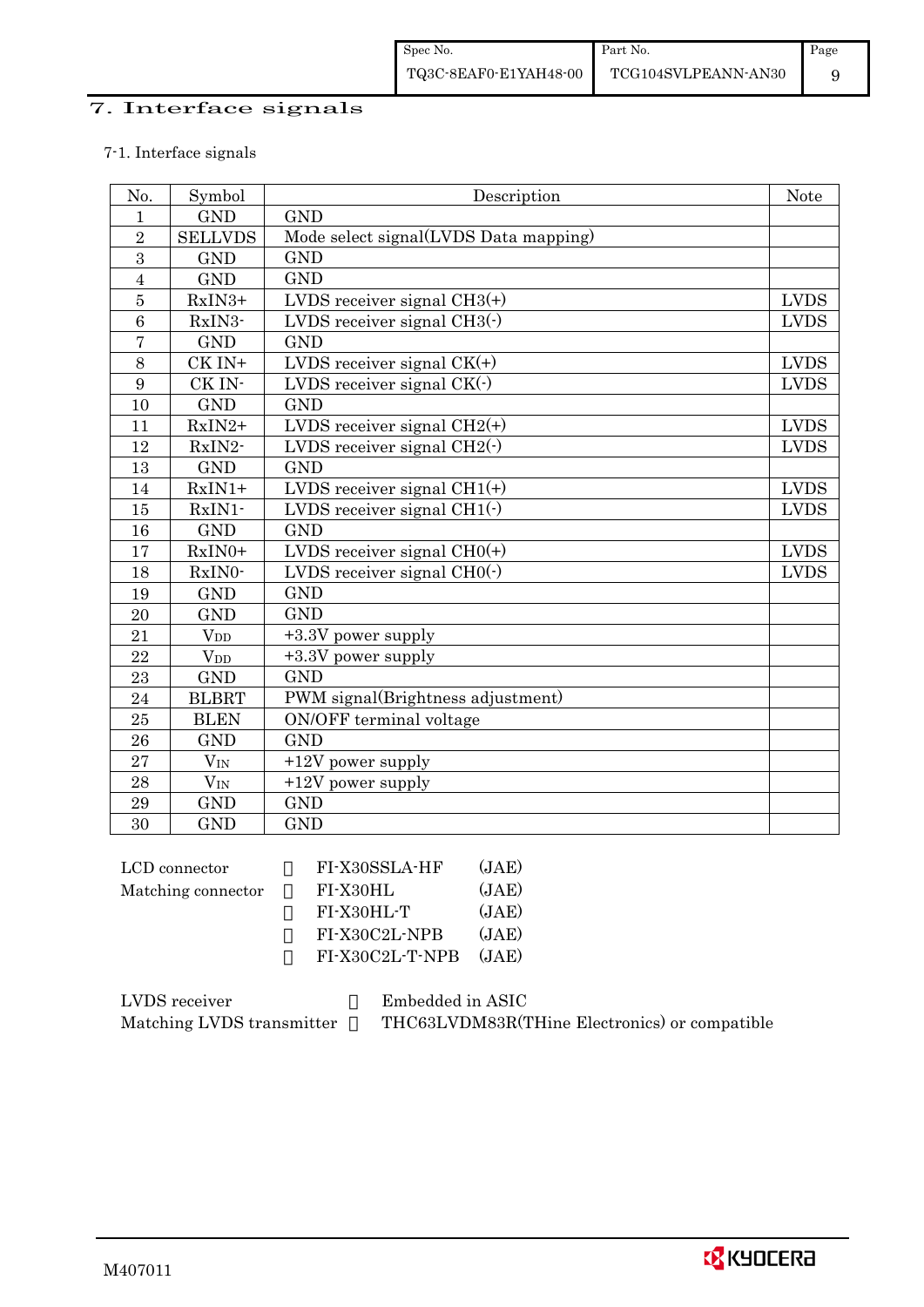| Spec No.              | Part No.            | Page |
|-----------------------|---------------------|------|
| TQ3C-8EAF0-E1YAH48-00 | TCG104SVLPEANN-AN30 |      |

7-2. Data mapping(6bit RGB input)

|  | 1) Location of SELLVDS (THC63LVDM83R(THine Electronics) or compatible) |  |  |  |
|--|------------------------------------------------------------------------|--|--|--|
|--|------------------------------------------------------------------------|--|--|--|

|                | Transmitter                 | 2Pin SELLVDS       |                |  |
|----------------|-----------------------------|--------------------|----------------|--|
| Pin No.        | Data                        | $= L(GND)$ or OPEN | $= H(3.3V)$    |  |
| 51             | TA0                         |                    | RO(LSB)        |  |
| 52             | TA1                         |                    | R1             |  |
| 54             | TA <sub>2</sub>             |                    | R2             |  |
| 55             | TA <sub>3</sub>             |                    | R3             |  |
| 56             | TA4                         |                    | R <sub>4</sub> |  |
| 3              | TA5                         |                    | R5(MSB)        |  |
| $\overline{4}$ | TA6                         |                    | GO(LSB)        |  |
| 6              | T <sub>B0</sub>             |                    | G <sub>1</sub> |  |
| $\overline{7}$ | TB1                         |                    | G <sub>2</sub> |  |
| 11             | TB <sub>2</sub>             |                    | G <sub>3</sub> |  |
| 12             | TB <sub>3</sub>             |                    | G <sub>4</sub> |  |
| 14             | TB4                         |                    | G5(MSB)        |  |
| 15             | TB5                         |                    | B0(LSB)        |  |
| 19             | TB6                         |                    | B1             |  |
| 20             | TC <sub>0</sub>             |                    | B <sub>2</sub> |  |
| 22             | TC1                         |                    | B <sub>3</sub> |  |
| 23             | $\rm TC2$                   |                    | B <sub>4</sub> |  |
| 24             | TC <sub>3</sub>             |                    | B5(MSB)        |  |
| 27             | TC4                         |                    | (HS)           |  |
| 28             | TC <sub>5</sub>             |                    | (VS)           |  |
| 30             | TC <sub>6</sub>             |                    | DE             |  |
| 50             | T <sub>D</sub> <sub>0</sub> |                    | <b>GND</b>     |  |
| $\overline{2}$ | TD1                         |                    | <b>GND</b>     |  |
| 8              | TD <sub>2</sub>             |                    | <b>GND</b>     |  |
| 10             | TD <sub>3</sub>             |                    | <b>GND</b>     |  |
| 16             | TD4                         |                    | <b>GND</b>     |  |
| 18             | TD5                         |                    | <b>GND</b>     |  |
| 25             | TD <sub>6</sub>             |                    | <b>GND</b>     |  |

SELLVDS=H(3.3V)

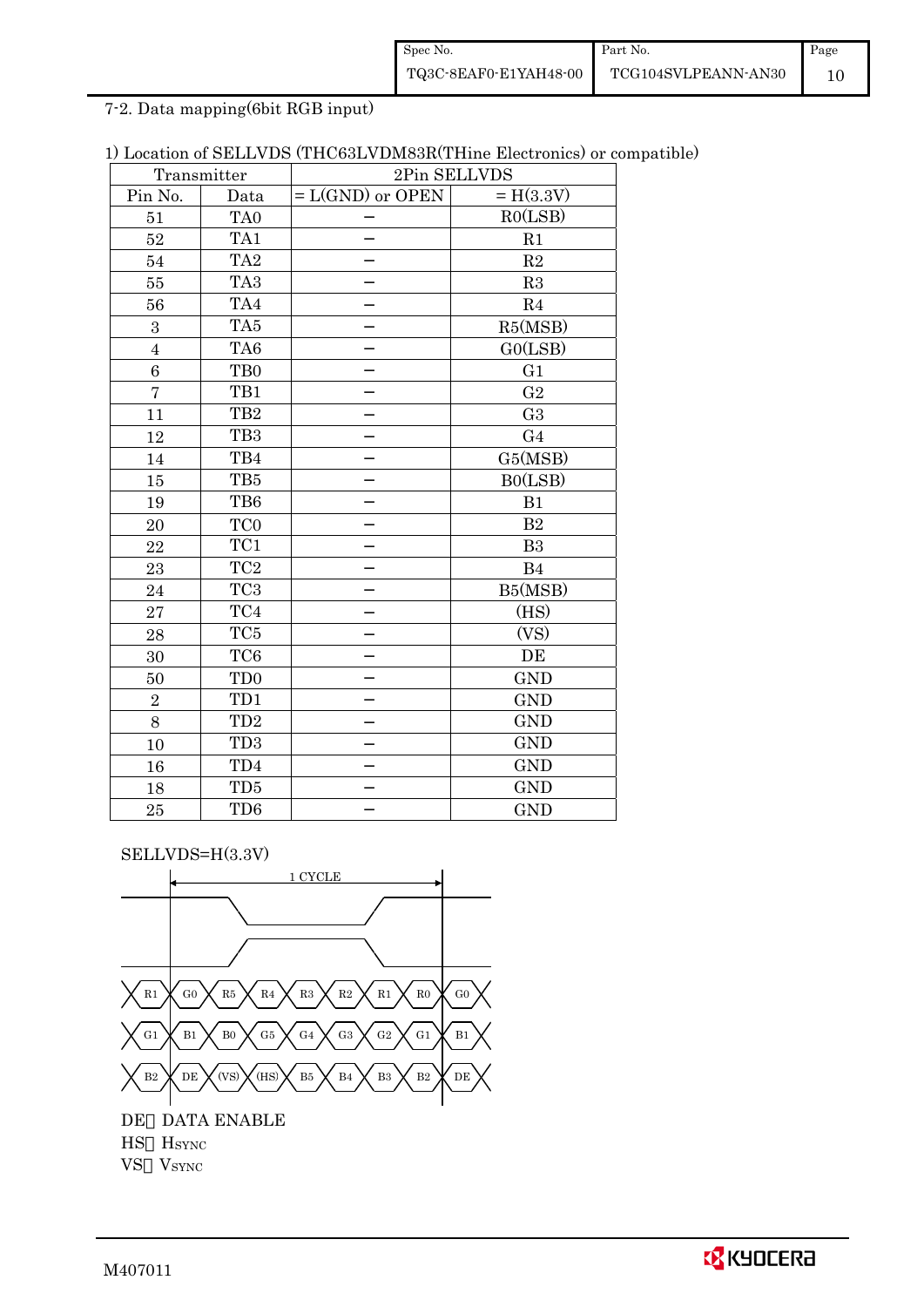## 2) Block Diagram

## SELLVDS=H(3.3V)



SELLVDS signal line has 10 pulldown resister.

When using "6-bit Transmitter", please note that you are required to do the process of "surplus receiver" as following chart.



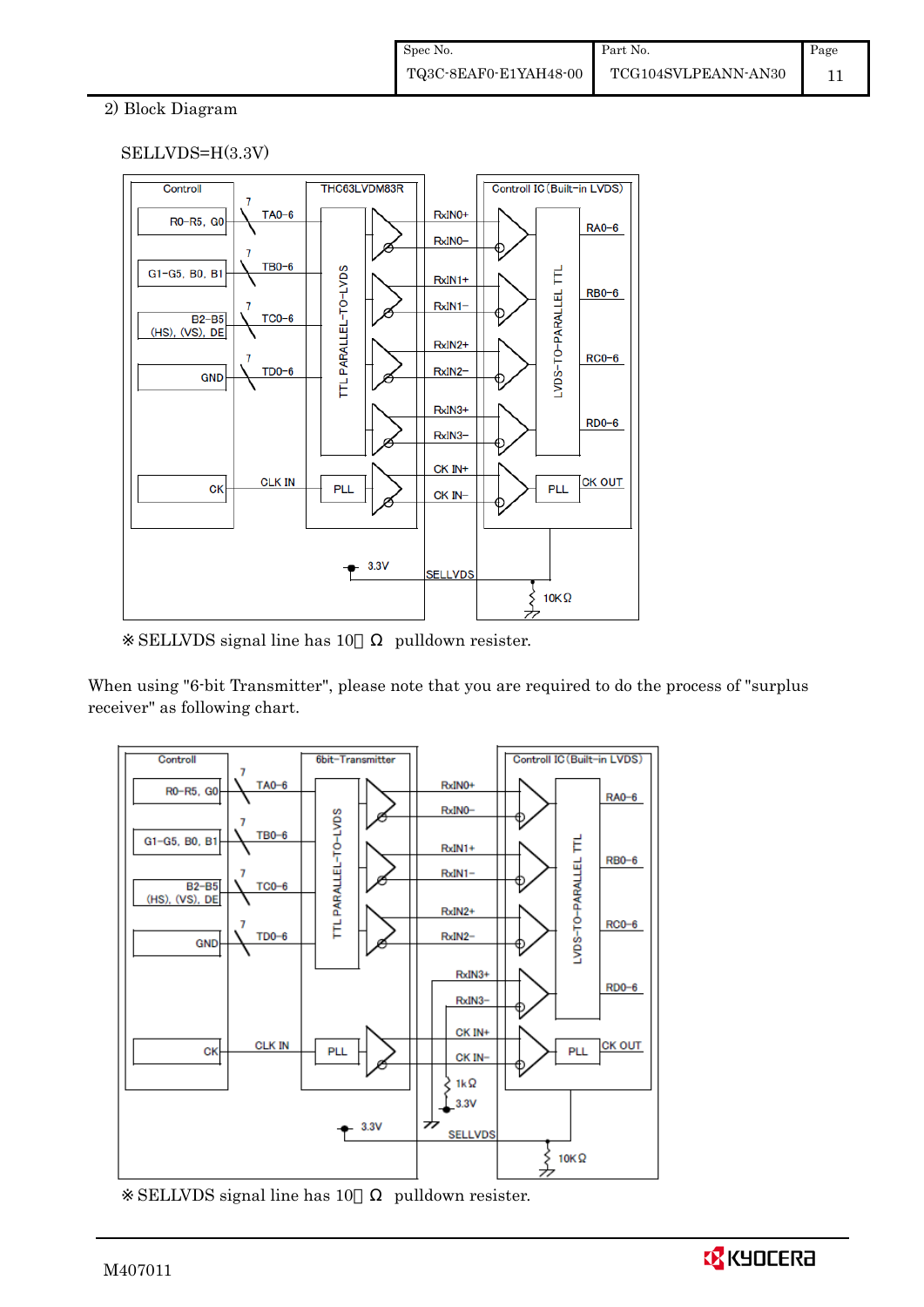| Spec No.              | Part No.            | Page |
|-----------------------|---------------------|------|
| TQ3C-8EAF0-E1YAH48-00 | TCG104SVLPEANN-AN30 |      |

7-3. Data mapping(8bit RGB input)

| 1) Location of SELLVDS (THC63LVDM83R(THine Electronics) or compatible) |  |  |
|------------------------------------------------------------------------|--|--|
|------------------------------------------------------------------------|--|--|

|                         | Transmitter     | 2Pin SELLVDS       |                |
|-------------------------|-----------------|--------------------|----------------|
| Pin No.                 | Data            | $= L(GND)$ or OPEN | $= H(3.3V)$    |
| 51                      | TA <sub>0</sub> | RO(LSB)            | R2             |
| 52                      | TA1             | R1                 | R3             |
| 54                      | TA <sub>2</sub> | $\mathbf{R}2$      | R <sub>4</sub> |
| $55\,$                  | TA <sub>3</sub> | R3                 | R5             |
| 56                      | TA4             | R <sub>4</sub>     | R6             |
| $\boldsymbol{3}$        | TA <sub>5</sub> | R5                 | R7(MSB)        |
| $\overline{\mathbf{4}}$ | TA6             | GO(LSB)            | G <sub>2</sub> |
| $\boldsymbol{6}$        | TB0             | G <sub>1</sub>     | G <sub>3</sub> |
| $\overline{7}$          | TB1             | G <sub>2</sub>     | G <sub>4</sub> |
| 11                      | TB <sub>2</sub> | G <sub>3</sub>     | G5             |
| 12                      | TB <sub>3</sub> | G <sub>4</sub>     | G <sub>6</sub> |
| 14                      | TB4             | G5                 | G7(MSB)        |
| 15                      | TB5             | B0(LSB)            | B <sub>2</sub> |
| 19                      | TB6             | B1                 | B <sub>3</sub> |
| 20                      | TC <sub>0</sub> | B <sub>2</sub>     | B <sub>4</sub> |
| 22                      | TC1             | B <sub>3</sub>     | B5             |
| 23                      | TC <sub>2</sub> | <b>B4</b>          | B <sub>6</sub> |
| 24                      | TC <sub>3</sub> | B5                 | B7(MSB)        |
| 27                      | TC4             | (HS)               | (HS)           |
| 28                      | $\rm TC5$       | (VS)               | (VS)           |
| 30                      | TC <sub>6</sub> | DE                 | DE             |
| 50                      | TD <sub>0</sub> | R6                 | RO(LSB)        |
| $\overline{2}$          | TD1             | R7(MSB)            | R1             |
| 8                       | $\rm TD2$       | G <sub>6</sub>     | GO(LSB)        |
| 10                      | TD <sub>3</sub> | G7(MSB)            | G <sub>1</sub> |
| 16                      | TD4             | <b>B6</b>          | B0(LSB)        |
| 18                      | TD5             | B7(MSB)            | B1             |
| 25                      | TD <sub>6</sub> | (NA)               | (NA)           |

SELLVDS=L(GND) or OPEN



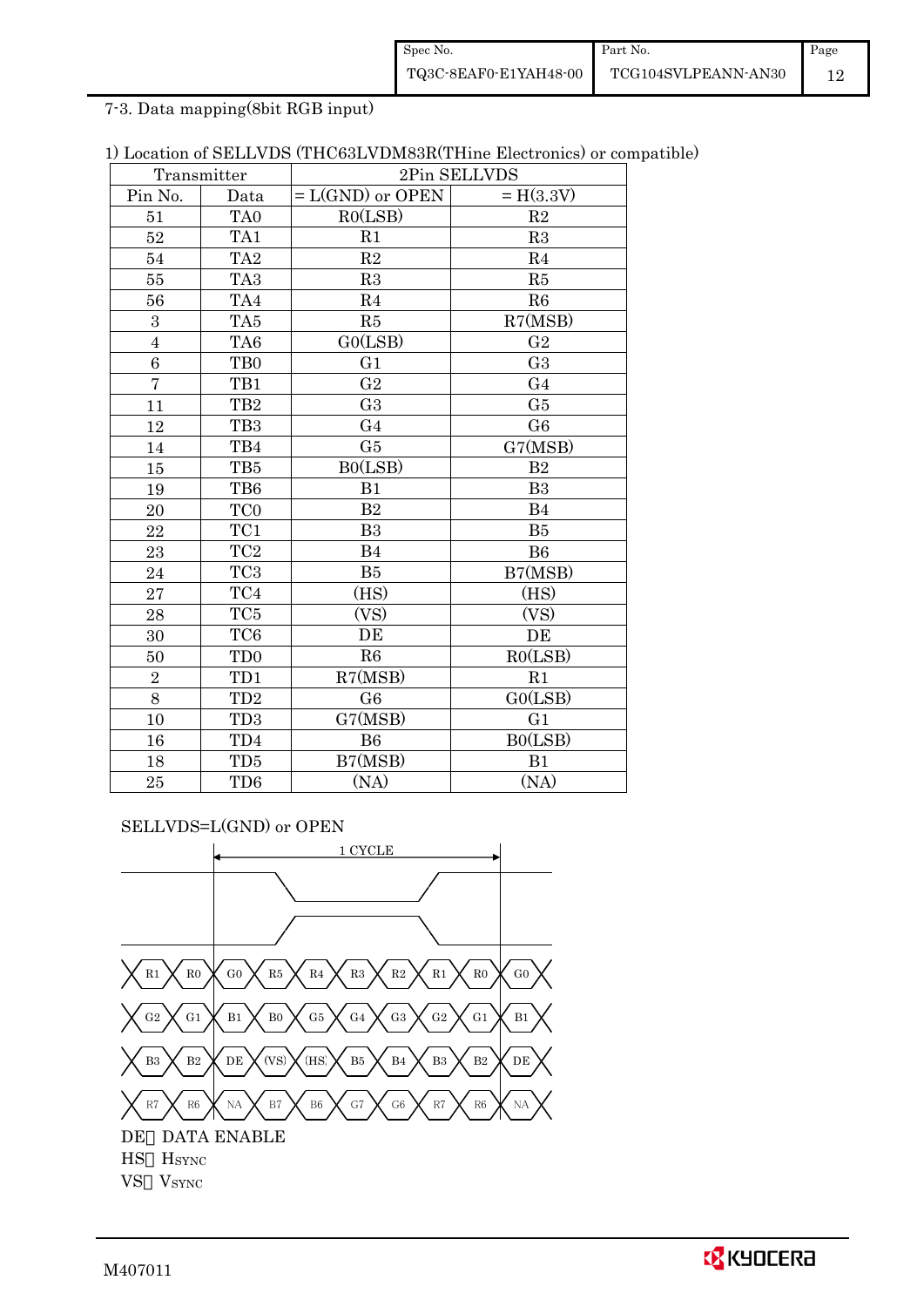

- VS VSYNC
- 2) Block Diagram

## SELLVDS=L(GND) or OPEN



SELLVDS signal line has 10 pulldown resister.

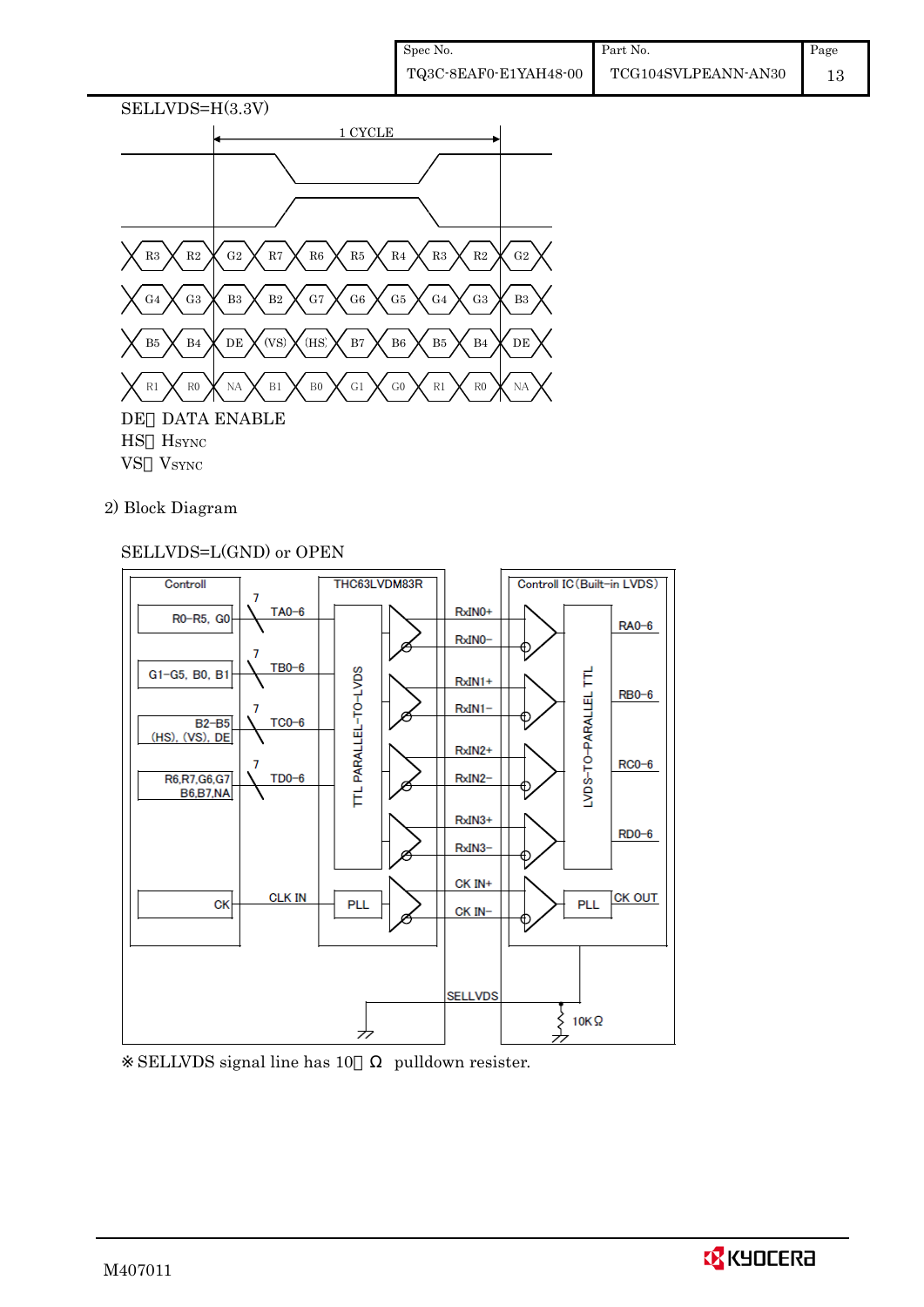#### SELLVDS=H(3.3V)



SELLVDS signal line has 10 pulldown resister.

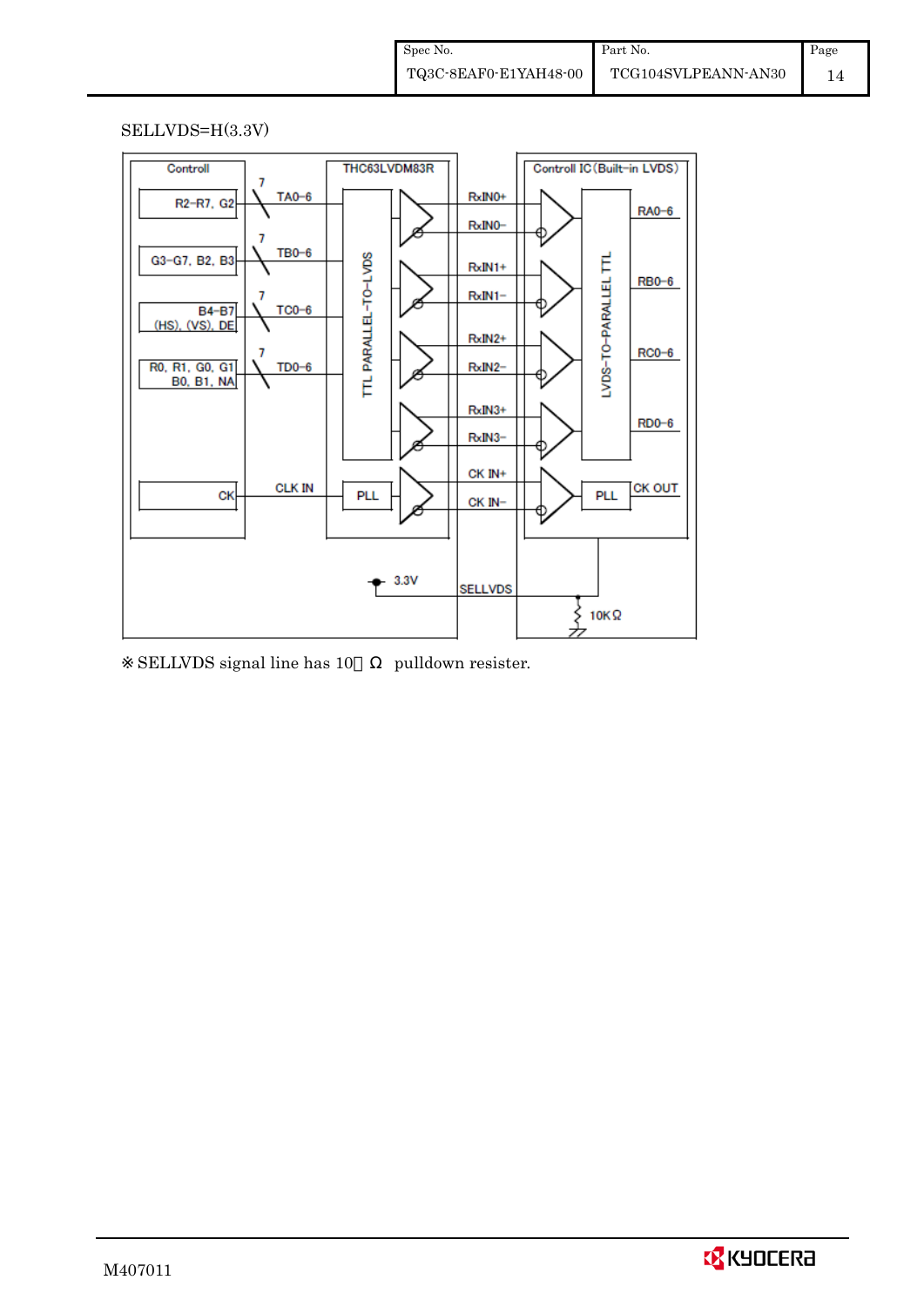# 8. Input timing characteristics  $\overline{\phantom{a}}$

8-1. Timing characteristics

|                       | Symbol                    | Min.            | Typ. | Max. | Unit | Note        |    |
|-----------------------|---------------------------|-----------------|------|------|------|-------------|----|
| Clock (CK)            | Frequency                 | $1/\mathrm{Tc}$ | 30   | 40   | 48   | MHz         |    |
|                       | Horizontal Period         | Th              | 860  | 1056 | 1395 | Tc          |    |
|                       |                           |                 | 24.0 | 26.4 |      | $\mu$ s     |    |
| Enable signal<br>(DE) | Horizontal display period | Thd             |      | 800  |      | Tc          |    |
|                       | Vertical Period           | Tv              | 610  | 628  | 1024 | Th          |    |
|                       | Vertical display period   | Tvd             |      | 600  |      | Th          |    |
| Refresh rate          |                           | $f_V$           | 50   | 60   | 70   | $_{\rm Hz}$ | 2) |

1) Please set a clock frequency, a vertical dormant period, and the horizontal dormant period so that the Horizontal Period should not reach less than Min. value.

2) If the refresh rate reach less than Min. value, the deterioration of the display quality, flicker etc.,

may occur.(fv=1/Tv)



8-2. Input Data Signals and Display position on the screen



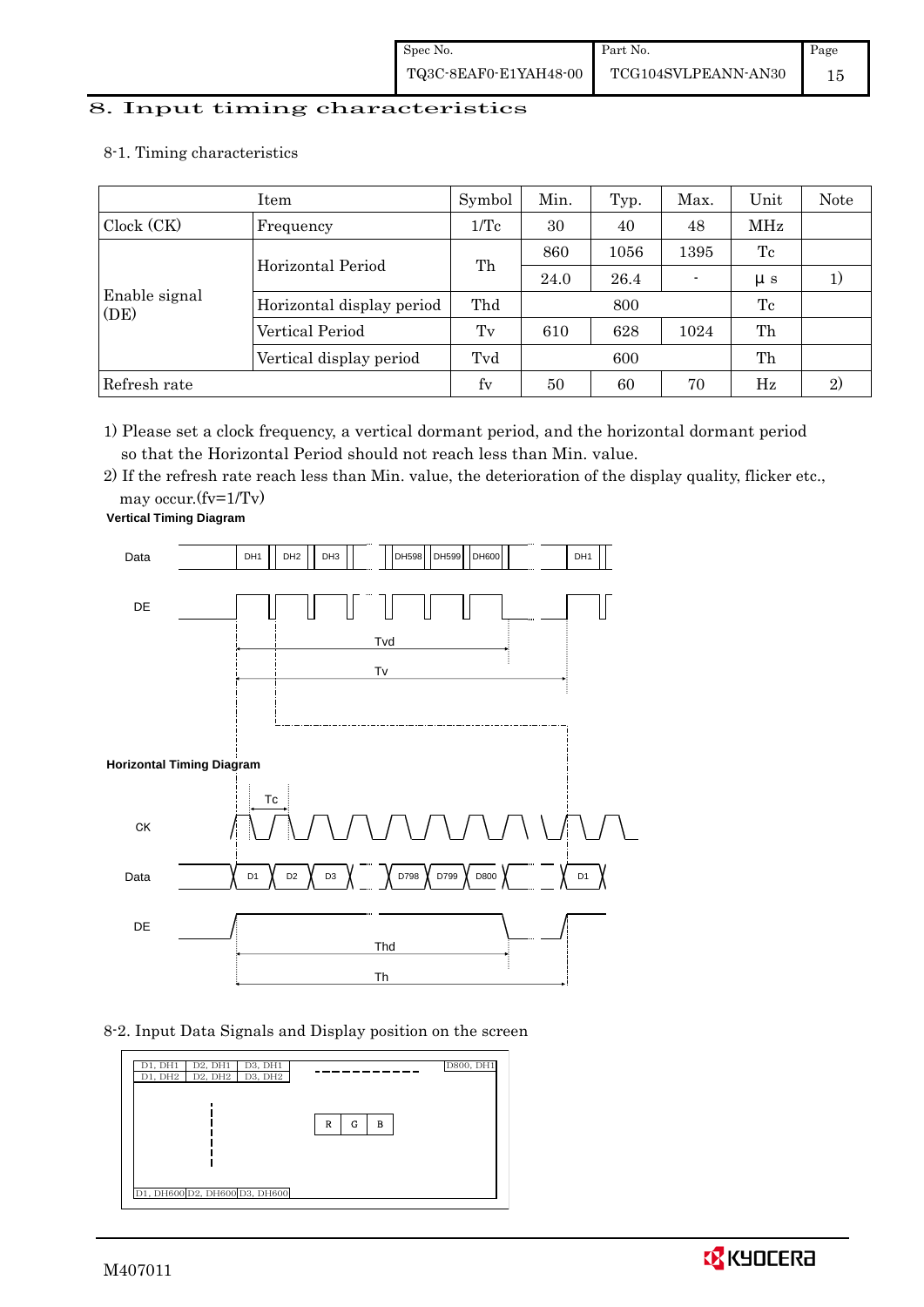## 9. Lot number identification

The lot number shall be indicated on the back of the backlight case of each LCD.

TCG104SVLPEANN-AN30 - □□ - □□ - □ MADE IN □□□□□ ↓ ↓ ↓ ↓ ↓  $12 \quad 3 \quad 4$  5

- No1. No5. above indicate
	- 1. Year code
		- 2. Month code
		- 3. Date
		- 4. Version Number
		- 5. Country of origin (Japan or China)

| Year | 2013 | 2014 | 2015 | 2016 | 2017 | 2018 |
|------|------|------|------|------|------|------|
| Code |      |      |      |      |      |      |

| Month      | Jan. | Feb. | Mar. | Apr. | May | Jun. |
|------------|------|------|------|------|-----|------|
| $\rm Code$ |      |      |      |      |     |      |

| Month      | Jul. | Aug. | Sep. | Oct. | Nov. | Dec. |
|------------|------|------|------|------|------|------|
| $\rm Code$ |      |      |      | ∡⊾   |      |      |

#### 10. Warranty

#### 10-1. Incoming inspection

Please inspect the LCD within one month after your receipt.

#### 10-2. Production warranty

 Kyocera warrants its LCD's for a period of 12 months from the ship date. Kyocera shall, by mutual agreement, replace or re-work defective LCD's that are shown to be Kyocera's responsibility.

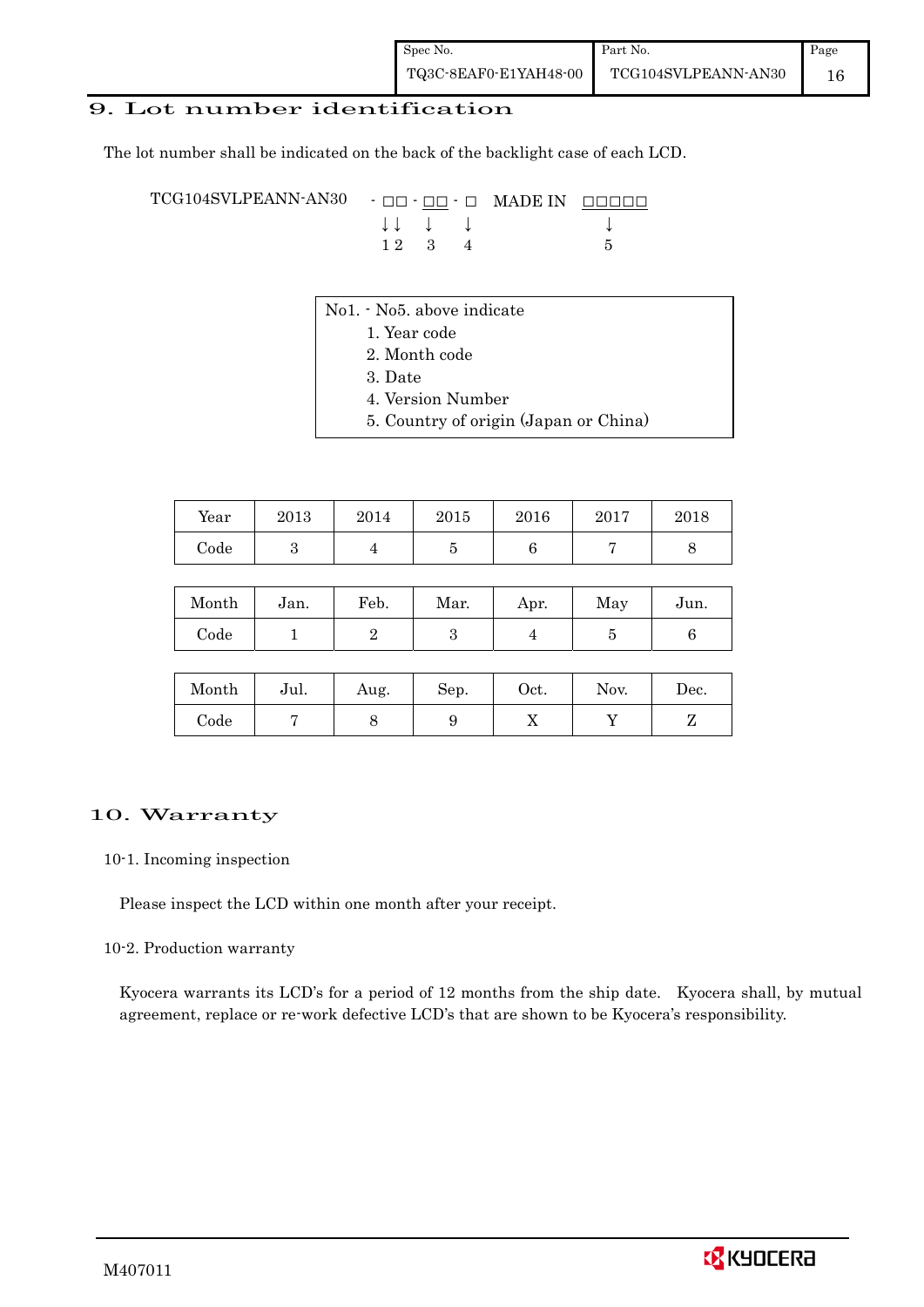### 11. Precautions for use

- 11-1. Installation of the LCD
- 1) Please ground either of the mounting (screw) holes located at each corner of an LCD, in order to stabilize brightness and display quality.
- 2) A transparent protection plate shall be added to protect the LCD and its polarizer.
- 3) The LCD shall be installed so that there is no pressure on the LSI chips.
- 4) The LCD shall be installed flat, without twisting or bending.
- 5) A transparent protection sheet is attached to the polarizer. Please remove the protection film slowly before use, paying attention to static electricity.

#### 11-2. Static electricity

- 1) Since CMOS ICs are mounted directly onto the LCD glass, protection from static electricity is required.
- 2) Workers should use body grounding. Operator should wear ground straps.

#### 11-3. LCD operation

- 1) The LCD shall be operated within the limits specified. Operation at values outside of these limits may shorten life, and/or harm display images.
- 2) Please select the best display pattern based on your evaluation because flicker, lines or nonuniformity or unevenness can be visible depending on display patterns.

#### 11-4. Storage

- 1) The LCD shall be stored within the temperature and humidity limits specified. Store in a dark area, and protect the LCD from direct sunlight or fluorescent light.
- 2) Always store the LCD so that it is free from external pressure onto it.

#### 11-5. Usage

- 1) DO NOT store in a high humidity environment for extended periods. Polarizer degradation bubbles, and/or peeling off of the polarizer may result.
- 2) The front polarizer is easily scratched or damaged. Prevent touching it with any hard material, and from being pushed or rubbed.
- 3) The LCD screen may be cleaned by wiping the screen surface with a soft cloth or cotton pad using a little Ethanol.
- 4) Water may cause damage or discoloration of the polarizer. Clean condensation or moisture from any source immediately.
- 5) Always keep the LCD free from condensation during testing. Condensation may permanently spot or stain the polarizer.
- 6) Do not disassemble LCD because it will result in damage.
- 7) This Kyocera LCD has been specifically designed for use in general electronic devices, but not for use in a special environment such as usage in an active gas. Hence, when the LCD is supposed to be used in a special environment, evaluate the LCD thoroughly beforehand and do not expose the LCD to chemicals such as an active gas.
- 8) Please do not use solid-base image pattern for long hours because a temporary afterimage may appear. We recommend using screen saver etc. in cases where a solid-base image pattern must be used.
- 9) Liquid crystal may leak when the LCD is broken. Be careful not to let the fluid go into your eyes and mouth. In the case the fluid touches your body; rinse it off right away with water and soap.

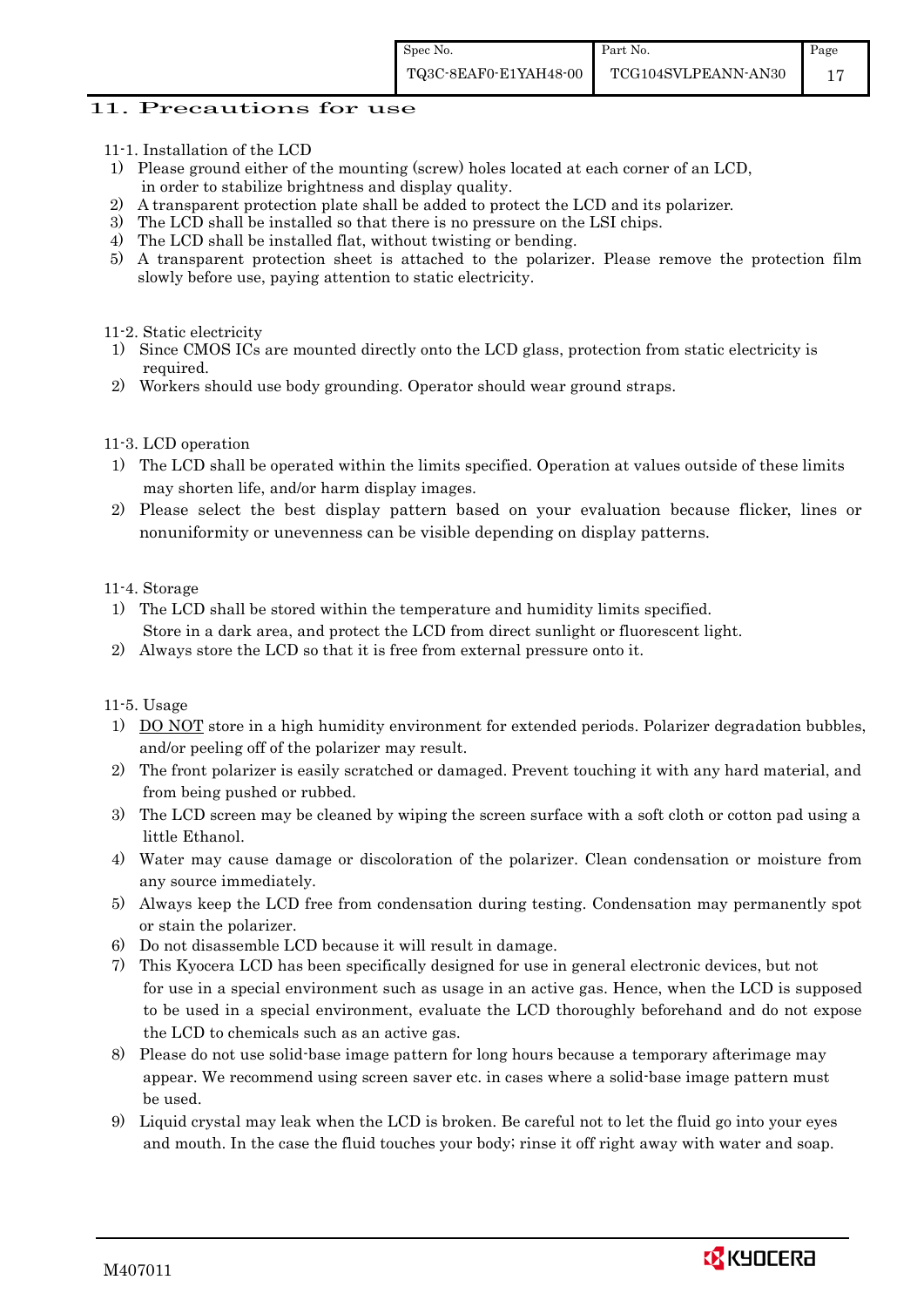## 12. Reliability test data

| Test item                            | Test condition                                                                                        | Test time        |                                                            | Judgement                                                                  |
|--------------------------------------|-------------------------------------------------------------------------------------------------------|------------------|------------------------------------------------------------|----------------------------------------------------------------------------|
| High temp.<br>atmosphere             | $80^{\circ}$ C                                                                                        | 240h             | Display function<br>Display quality<br>Current consumption | $\therefore$ No defect<br>$\therefore$ No defect<br>$\therefore$ No defect |
| Low temp.<br>atmosphere              | $-30$ °C                                                                                              | 240h             | Display function<br>Display quality<br>Current consumption | $\therefore$ No defect<br>: No defect<br>$\therefore$ No defect            |
| High temp.<br>humidity<br>atmosphere | $40^{\circ}$ C 90% RH                                                                                 | 240h             | Display function<br>Display quality<br>Current consumption | : No defect<br>$\therefore$ No defect<br>$\therefore$ No defect            |
| Temp. cycle                          | $-30^{\circ}$ C<br>0.5 <sub>h</sub><br>0.5 <sub>h</sub><br>R.T.<br>$80^{\circ}$ C<br>0.5 <sub>h</sub> | 10cycles         | Display function<br>Display quality<br>Current consumption | $\therefore$ No defect<br>$\therefore$ No defect<br>$\therefore$ No defect |
| High temp.<br>operation              | $70^{\circ}$ C                                                                                        | 500 <sub>h</sub> | Display function<br>Display quality<br>Current consumption | : No defect<br>$\therefore$ No defect<br>$\therefore$ No defect            |

1) Each test item uses a test LCD only once. The tested LCD is not used in any other tests.

2) The LCD is tested in circumstances in which there is no condensation.

3) The reliability test is not an out-going inspection.

4) The result of the reliability test is for your reference purpose only. The reliability test is conducted only to examine the LCD's capability.

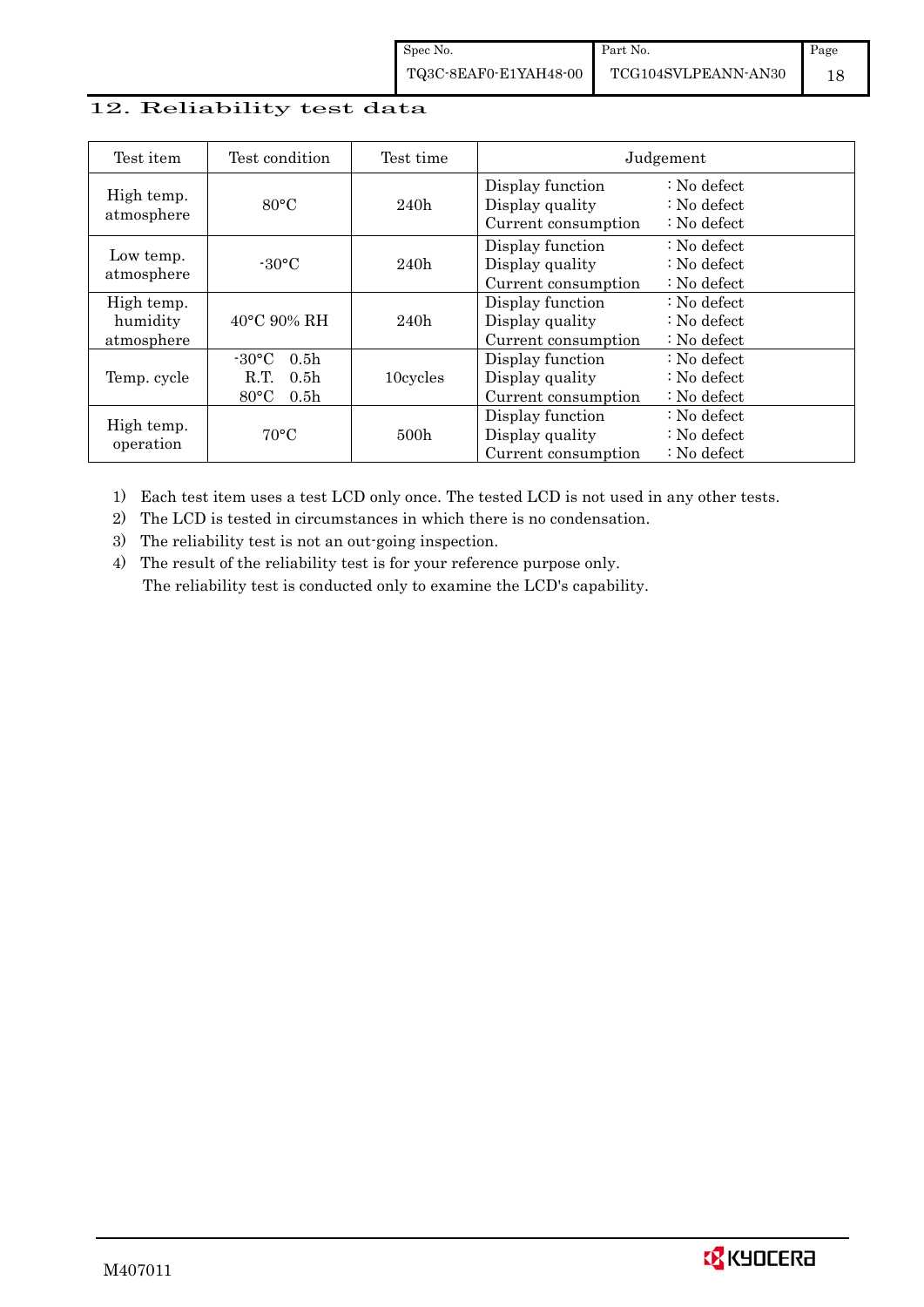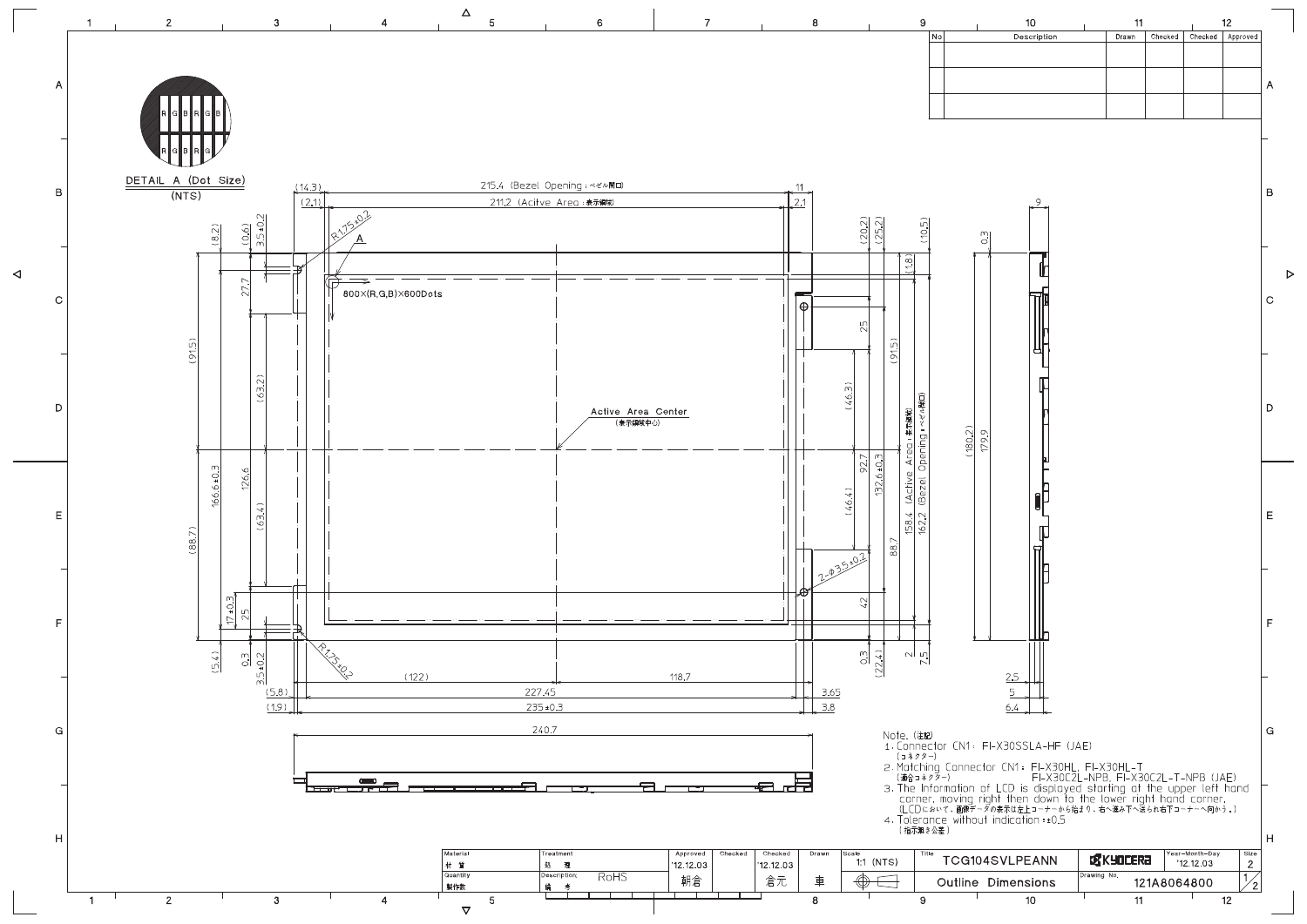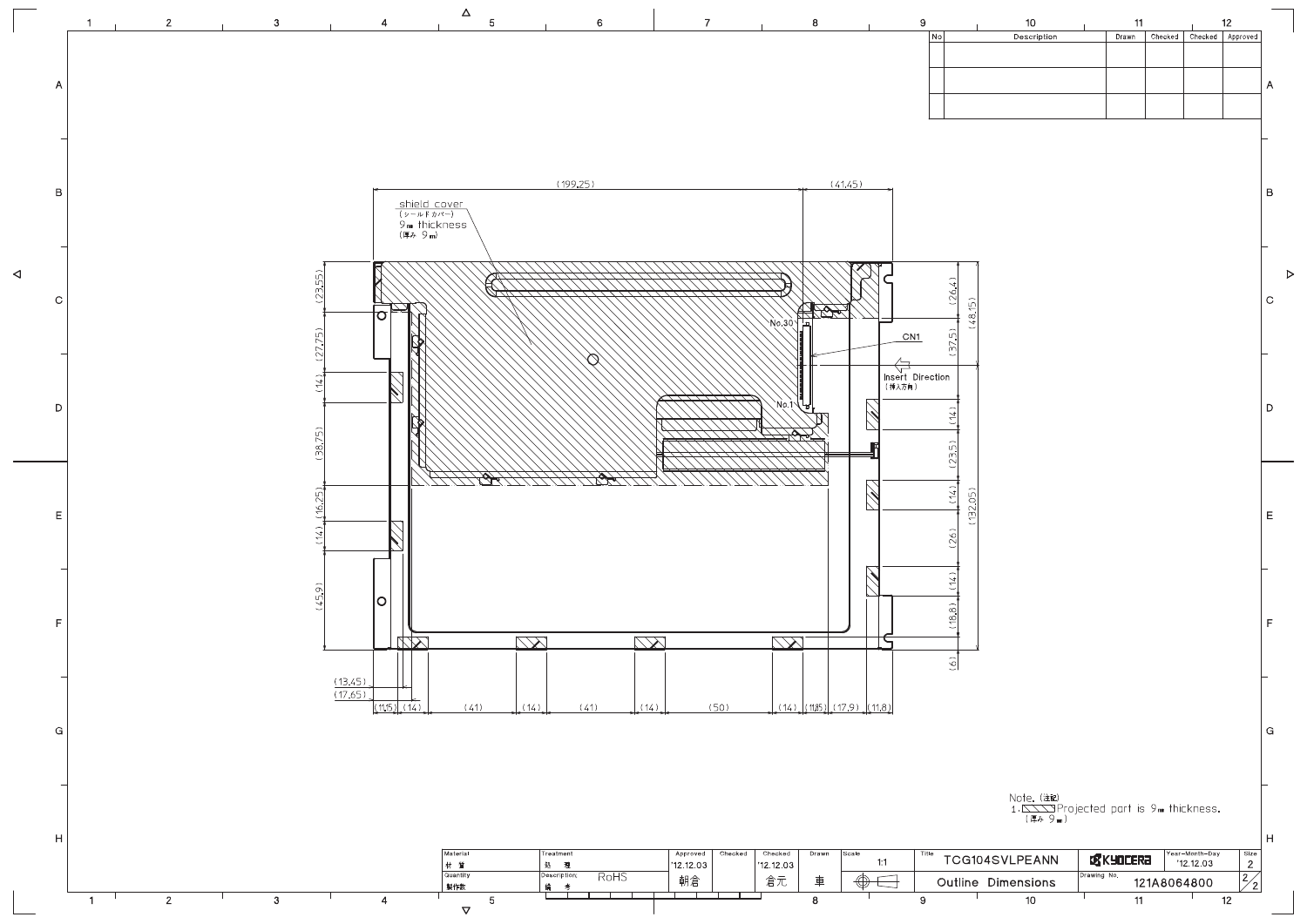| Spec No. | TQ3C-8EAF0-E2YAH48-00 |
|----------|-----------------------|
| Date     | September 10, 2013    |

# KYOCERA INSPECTION STANDARD

# TYPE : TCG104SVLPEANN-AN30

## KYOCERA DISPLAY CORPORATION

| Original           |                     | Designed by $:$ Engineering dept. | Confirmed by $:QA$ dept. |         |                 |
|--------------------|---------------------|-----------------------------------|--------------------------|---------|-----------------|
| Issue Date         | Checked<br>Prepared |                                   | Approved                 | Checked | Approved        |
| September 10, 2013 | H. Mori             |                                   | 4 Jamaraki M.FrjiTanil   |         | Jolo T. OKamoto |

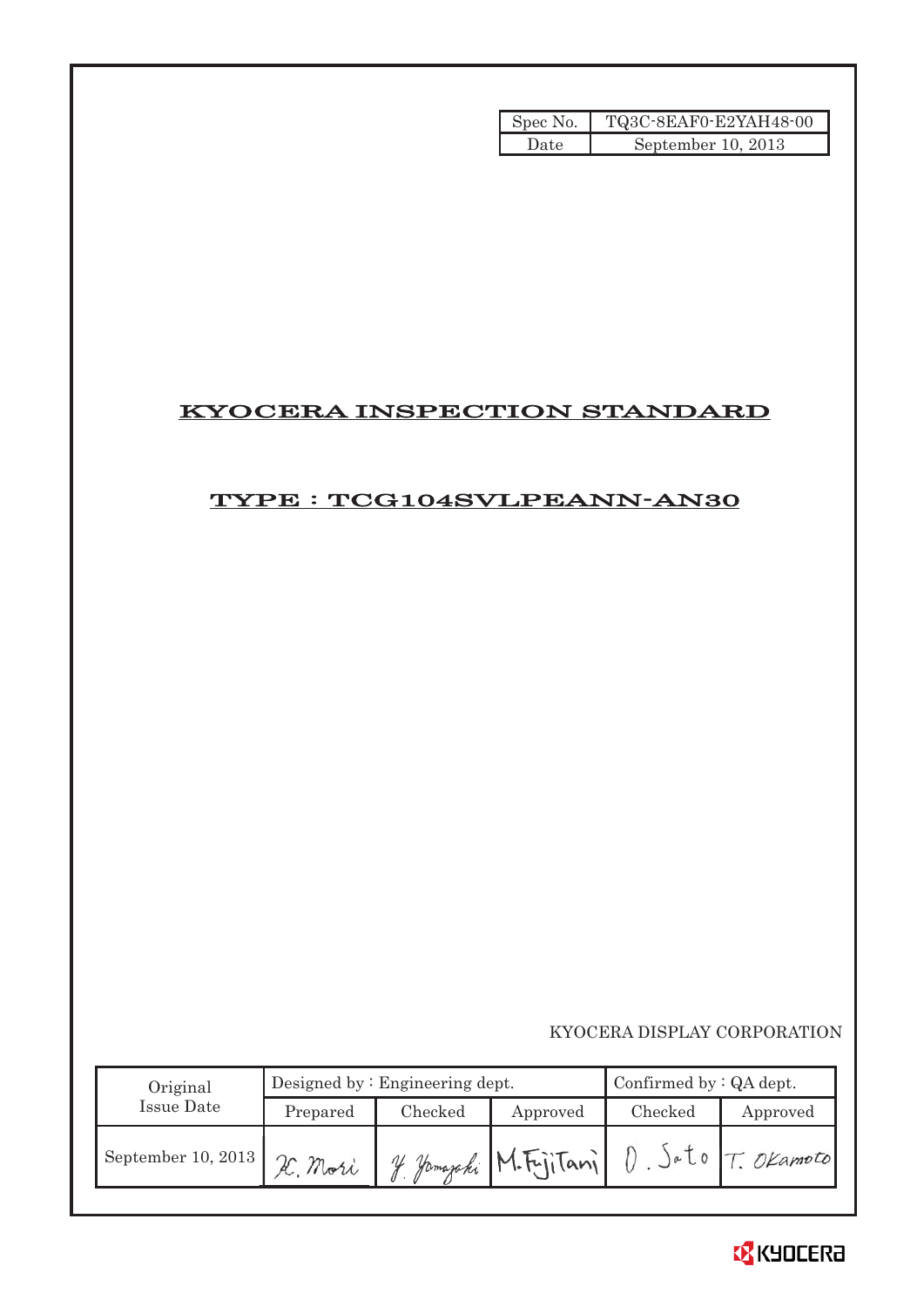| Spec No.              | Part No.            |
|-----------------------|---------------------|
| TQ3C-8EAF0-E2YAH48-00 | TCG104SVLPEANN-AN30 |

|         | Revision record      |          |  |                                 |                        |                         |                        |  |
|---------|----------------------|----------|--|---------------------------------|------------------------|-------------------------|------------------------|--|
|         |                      |          |  | Designed by : Engineering dept. |                        | Confirmed by : QA dept. |                        |  |
|         | $\rm{Date}$          | Prepared |  | $\rm Checked$                   | ${\Large\bf Approved}$ | Checked                 | ${\Large\bf Approved}$ |  |
|         |                      |          |  |                                 |                        |                         |                        |  |
|         |                      |          |  |                                 |                        |                         |                        |  |
| Rev.No. | $\rm{\textbf{Date}}$ | Page     |  |                                 | Descriptions           |                         |                        |  |
|         |                      |          |  |                                 |                        |                         |                        |  |
|         |                      |          |  |                                 |                        |                         |                        |  |
|         |                      |          |  |                                 |                        |                         |                        |  |
|         |                      |          |  |                                 |                        |                         |                        |  |
|         |                      |          |  |                                 |                        |                         |                        |  |
|         |                      |          |  |                                 |                        |                         |                        |  |
|         |                      |          |  |                                 |                        |                         |                        |  |
|         |                      |          |  |                                 |                        |                         |                        |  |
|         |                      |          |  |                                 |                        |                         |                        |  |
|         |                      |          |  |                                 |                        |                         |                        |  |
|         |                      |          |  |                                 |                        |                         |                        |  |
|         |                      |          |  |                                 |                        |                         |                        |  |
|         |                      |          |  |                                 |                        |                         |                        |  |
|         |                      |          |  |                                 |                        |                         |                        |  |
|         |                      |          |  |                                 |                        |                         |                        |  |
|         |                      |          |  |                                 |                        |                         |                        |  |
|         |                      |          |  |                                 |                        |                         |                        |  |
|         |                      |          |  |                                 |                        |                         |                        |  |
|         |                      |          |  |                                 |                        |                         |                        |  |
|         |                      |          |  |                                 |                        |                         |                        |  |
|         |                      |          |  |                                 |                        |                         |                        |  |
|         |                      |          |  |                                 |                        |                         |                        |  |
|         |                      |          |  |                                 |                        |                         |                        |  |
|         |                      |          |  |                                 |                        |                         |                        |  |
|         |                      |          |  |                                 |                        |                         |                        |  |
|         |                      |          |  |                                 |                        |                         |                        |  |
|         |                      |          |  |                                 |                        |                         |                        |  |
|         |                      |          |  |                                 |                        |                         |                        |  |
|         |                      |          |  |                                 |                        |                         |                        |  |
|         |                      |          |  |                                 |                        |                         |                        |  |
|         |                      |          |  |                                 |                        |                         |                        |  |
|         |                      |          |  |                                 |                        |                         |                        |  |
|         |                      |          |  |                                 |                        |                         |                        |  |
|         |                      |          |  |                                 |                        |                         |                        |  |
|         |                      |          |  |                                 |                        |                         |                        |  |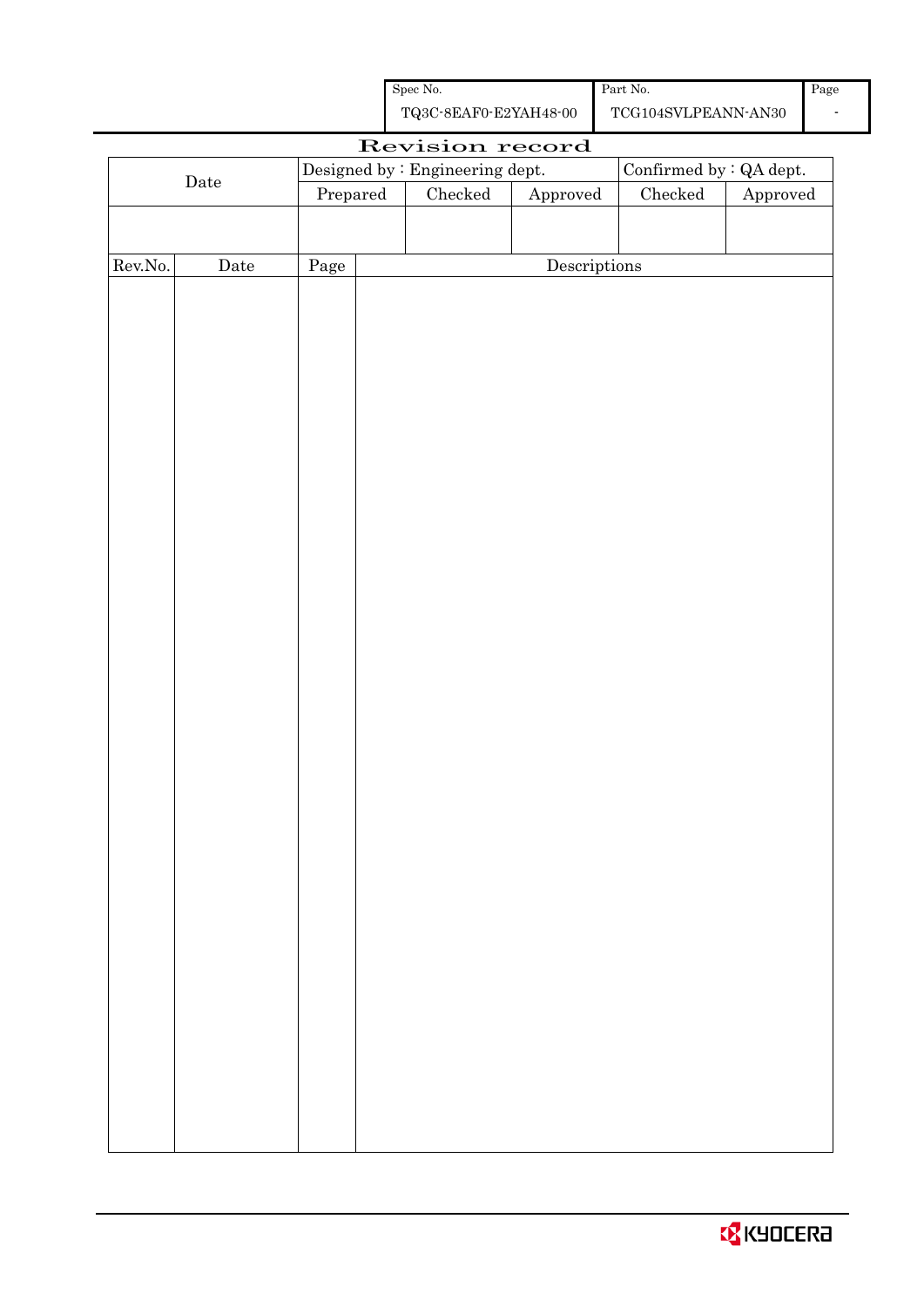# Visuals specification

| 1) Note |
|---------|
|---------|

|                 |                |                           | Note                                                                                                                                                                |  |  |  |  |
|-----------------|----------------|---------------------------|---------------------------------------------------------------------------------------------------------------------------------------------------------------------|--|--|--|--|
| General         | 1.<br>consent. |                           | Customer identified anomalies not defined within this inspection standard shall be<br>reviewed by Kyocera, and an additional standard shall be determined by mutual |  |  |  |  |
|                 | 2.             |                           | This inspection standard about the image quality shall be applied to any defect within                                                                              |  |  |  |  |
|                 |                |                           | the active area and shall not be applicable to outside of the area.                                                                                                 |  |  |  |  |
|                 | 3.             | Inspection conditions     |                                                                                                                                                                     |  |  |  |  |
|                 | Luminance      |                           | : 500 Lux min.                                                                                                                                                      |  |  |  |  |
|                 |                | Inspection distance       | $\div$ 300 mm.                                                                                                                                                      |  |  |  |  |
|                 | Temperature    |                           | $: 25 + 5$                                                                                                                                                          |  |  |  |  |
|                 | Direction      |                           | : Directly above                                                                                                                                                    |  |  |  |  |
| Definition of   | Dot defect     | Bright dot defect         | The dot is constantly "on" when power applied to the                                                                                                                |  |  |  |  |
| inspection item |                |                           | LCD, even when all "Black" data sent to the screen.                                                                                                                 |  |  |  |  |
|                 |                |                           | Inspection tool: 5% Transparency neutral density filter.                                                                                                            |  |  |  |  |
|                 |                |                           | Count dot: If the dot is visible through the filter.                                                                                                                |  |  |  |  |
|                 |                |                           | Don't count dot: If the dot is not visible through the                                                                                                              |  |  |  |  |
|                 |                |                           | filter.<br>в<br>R<br>RGBRGBRGB<br>dot defect<br>RGBRGBRGB                                                                                                           |  |  |  |  |
|                 |                | Black dot defect          | The dot is constantly "off" when power applied to the<br>LCD, even when all "White" data sent to the screen.                                                        |  |  |  |  |
|                 |                | Adjacent dot              | Adjacent dot defect is defined as two or more bright dot                                                                                                            |  |  |  |  |
|                 |                |                           | defects or black dot defects.                                                                                                                                       |  |  |  |  |
|                 |                |                           | RGBRGBR<br>$\mathsf{R}[\mathsf{G}]\mathsf{B}[\mathsf{R}]\mathsf{G}[\mathsf{B}]\mathsf{R}[\mathsf{G}]\mathsf{B}$<br>dot defect<br>RGBRGBR<br>G                       |  |  |  |  |
|                 | External       | Bubble, Scratch,          | Visible operating (all pixels "Black" or "White") and non                                                                                                           |  |  |  |  |
|                 | inspection     | Foreign particle          | operating.                                                                                                                                                          |  |  |  |  |
|                 |                | (Polarizer, Cell,         |                                                                                                                                                                     |  |  |  |  |
|                 |                | Backlight)                |                                                                                                                                                                     |  |  |  |  |
|                 |                | Appearance                | Does not satisfy the value at the spec.                                                                                                                             |  |  |  |  |
|                 |                | inspection                |                                                                                                                                                                     |  |  |  |  |
|                 | Definition     | Definition of circle size | Definition of linear size                                                                                                                                           |  |  |  |  |
|                 | of size        | а<br>∖                    | )/2                                                                                                                                                                 |  |  |  |  |